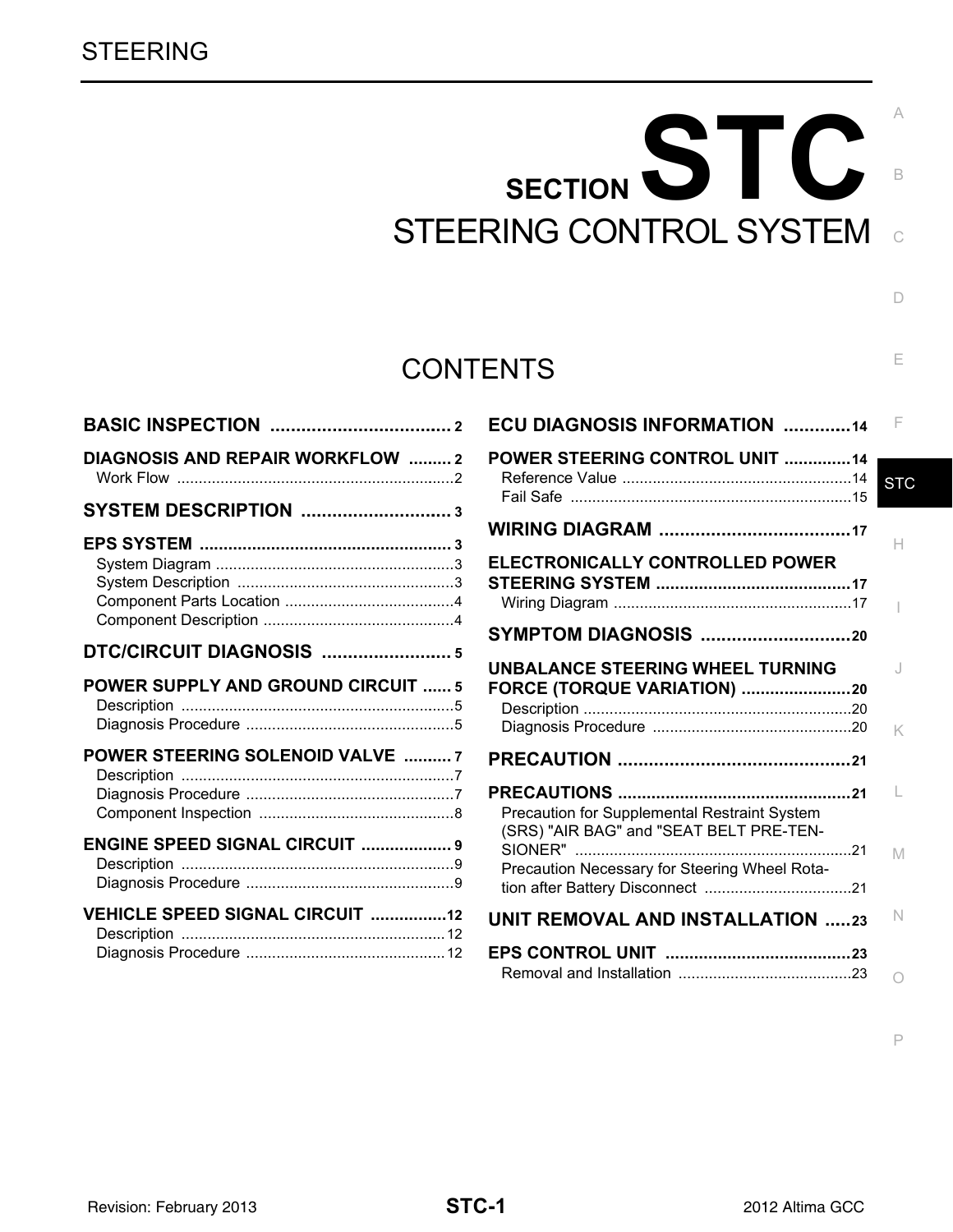< BASIC INSPECTION >

# <span id="page-1-1"></span><span id="page-1-0"></span>BASIC INSPECTION DIAGNOSIS AND REPAIR WORKFLOW

<span id="page-1-2"></span>Work Flow *INFOID:0000000007419102*

DETAILED FLOW

## 1.COLLECT THE INFORMATION FROM THE CUSTOMER

It is also important to clarify customer complaints before inspection. First of all, reproduce symptoms, and understand them fully. Ask customer about his/her complaints carefully. In some cases, it will be necessary to check symptoms by driving vehicle with customer.

>> GO TO 2.

## 2. BASIC INSPECTION

- 1. Check the power steering fluid leakage and the power steering fluid level. Refer to **ST-8**, "Inspection".
- 2. Check the drive belt tension. Refer to EM-16, "Checking Drive Belts" (QR25DE), EM-123, "Checking Drive Belts" (VQ35DE).
- 3. Check the power steering gear for damages, cracks and oil leakage. Refer to **ST-8**, "Inspection".
- 4. Check the relief oil pressure. Refer to ST-12, "Inspection".

>> GO TO 3.

## $3$ . TROUBLE DIAGNOSIS FOR SYMPTOM

Perform the diagnosis by symptom. Refer to [STC-20, "Description".](#page-19-2)

>> GO TO 4.

#### 4. FINAL CHECK

Check the input/output standard values for the power steering control unit.

Are the power steering control unit input/output values within standard ranges respectively?

YES >> Inspection End  $NO \rightarrow$  SQ TO 2.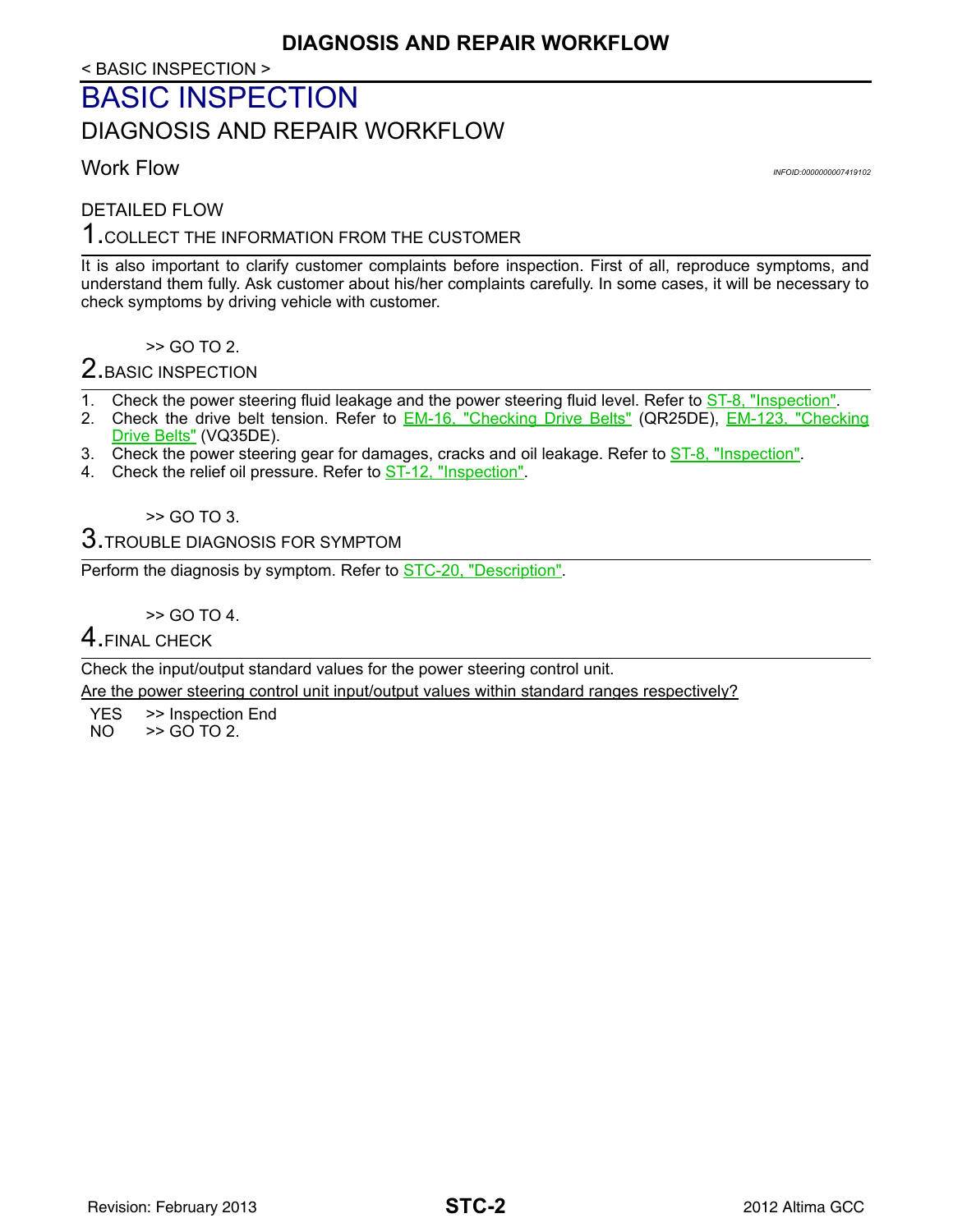## <span id="page-2-0"></span>< SYSTEM DESCRIPTION > SYSTEM DESCRIPTION EPS SYSTEM

## <span id="page-2-2"></span><span id="page-2-1"></span>System Diagram *Information* and the system of the system of the system of the system of the system of the system of the system of the system of the system of the system of the system of the system of the system of the sys

CONTROL DIAGRAM



## <span id="page-2-3"></span>System Description *INFOID:0000000007419104*

- The EPS system controls the power steering solenoid valve through the power steering control unit.
- The valve driving voltage to control the power steering solenoid valve varies according to the vehicle speed.



I

N

O

P

A

B

## OPERATION PRINCIPLE

During Parking (When Turning The Steering Wheel To The Right)



- 1. Power steering solenoid valve is closed while a vehicle is stopped.
- 2. Pinion "1R", "2R" and "3R" are closed depending on steering torque of steering wheel.
- 3. Oil pressure "P" in the gear housing assembly is the sum of oil pressures occurred in "2R" and "3R". This results in a light steering force because of high pressure.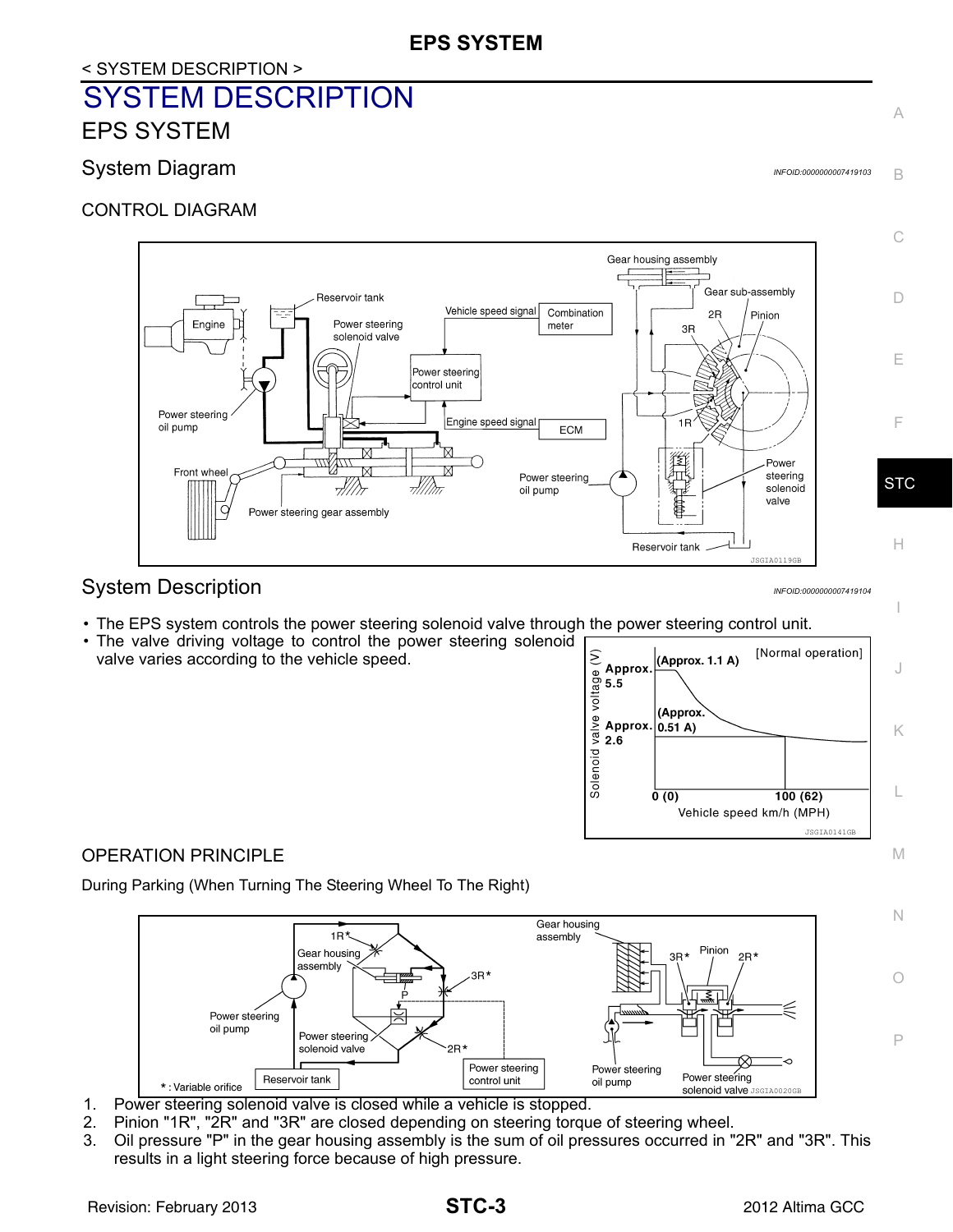## **EPS SYSTEM**

#### < SYSTEM DESCRIPTION >

#### During High-speed Operation



- 1. Power steering solenoid valve is opened during high-speed operation.
- 2. Pinion "1R", "2R" and "3R" are closed depending on steering torque of steering wheel.
- 3. Oil pressure "2R" does not occur because the power steering solenoid valve is on full throttle.
- 4. Oil pressure "P" in the gear housing assembly includes only oil pressure occurred in "3R" and results in a heavy steering force.

## <span id="page-3-0"></span>Component Parts Location *INFOID:000000007419105*





- 
- 1. Power steering control unit M59 2. Power steering solenoid valve E14

## <span id="page-3-1"></span>Component Description **International Component** Description

| Component parts               | <b>Function</b>                                                                                                                                                                                                                                                                                                                                                                                      |
|-------------------------------|------------------------------------------------------------------------------------------------------------------------------------------------------------------------------------------------------------------------------------------------------------------------------------------------------------------------------------------------------------------------------------------------------|
| Power steering control unit   | . Signals from various sensors control the driving voltage to the power steering solenoid valve.<br>The power steering control unit controls the driving voltage to the power steering solenoid valve<br>for maintaining the power steering assist force when the fail-safe function is activated. (The en-<br>gine speed signals control EPS system if any vehicle speed signal error is detected.) |
| Combination meter             | Refer to STC-12, "Description".                                                                                                                                                                                                                                                                                                                                                                      |
| ECM                           | Refer to STC-9, "Description".                                                                                                                                                                                                                                                                                                                                                                       |
| Power steering solenoid valve | Refer to STC-7, "Description".                                                                                                                                                                                                                                                                                                                                                                       |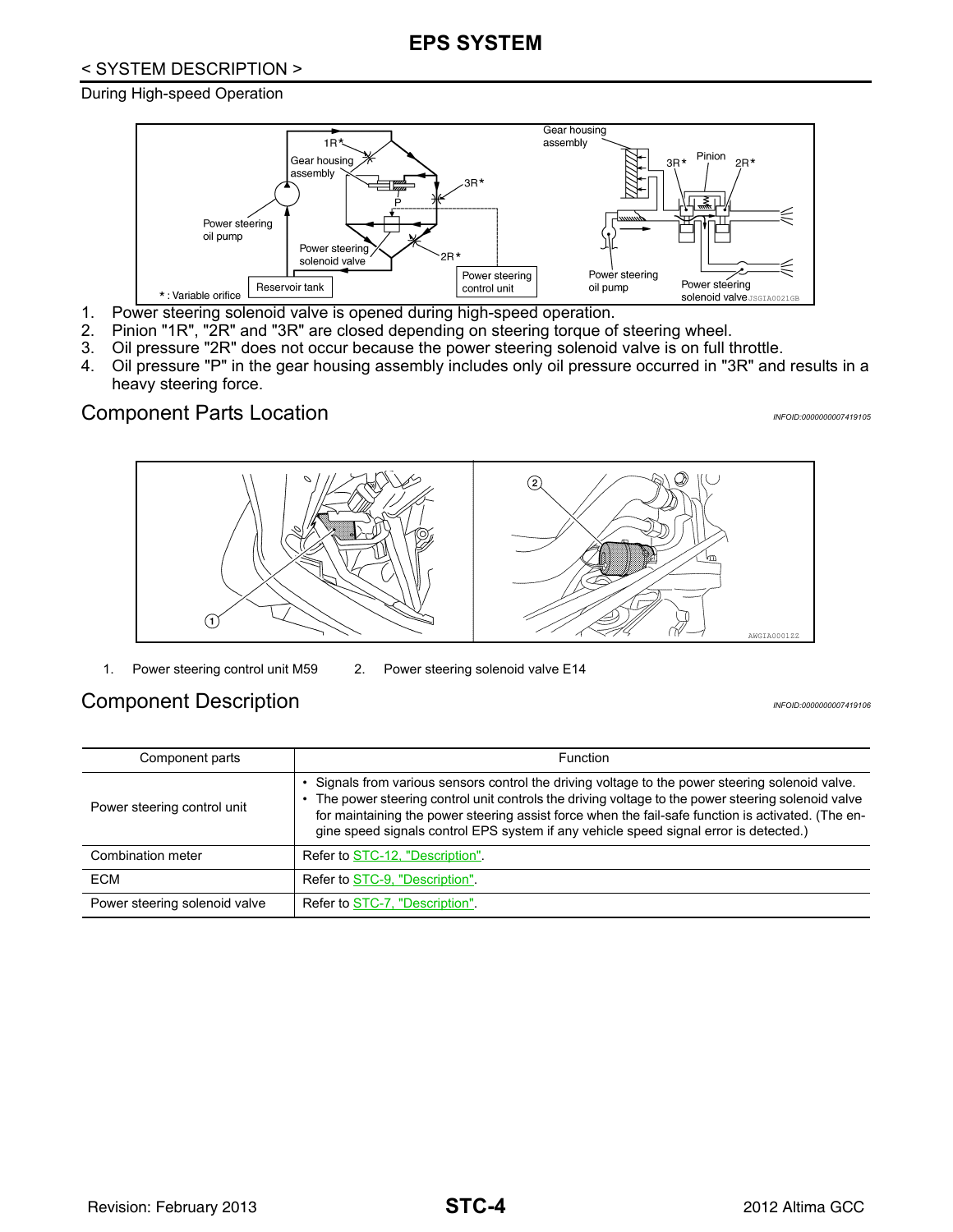## **POWER SUPPLY AND GROUND CIRCUIT**

< DTC/CIRCUIT DIAGNOSIS >

# <span id="page-4-1"></span><span id="page-4-0"></span>DTC/CIRCUIT DIAGNOSIS POWER SUPPLY AND GROUND CIRCUIT

## <span id="page-4-2"></span>Description *INFOID:0000000007419107*

• EPS system functions by ignition power supply.

## <span id="page-4-3"></span>Diagnosis Procedure *INFOID:0000000007419108*

Regarding Wiring Diagram information, refer to **STC-17**, "Wiring Diagram".

## 1.CHECK POWER SUPPLY

- 1. Turn the ignition switch OFF.
- 2. Disconnect power steering control unit harness connector.
- 3. Check voltage between power steering control unit harness connector and ground.

| Power steering control unit |            | Voltage (Approx.) |
|-----------------------------|------------|-------------------|
| Connector                   | Terminal   |                   |
| M59                         | 3 - Ground | n v               |



4. Turn the ignition switch ON. **CAUTION:**

#### **Never start the engine.**

5. Check voltage between power steering control unit harness connector and ground.

|           | Power steering control unit<br>Voltage (Approx.) |                 |  |
|-----------|--------------------------------------------------|-----------------|--|
| Connector | Terminal                                         |                 |  |
| M59       | 3 - Ground                                       | Battery voltage |  |

Is the inspection result normal?

#### $YES$   $\rightarrow$  GO TO 2.

- NO >> Check the following. If any items are damaged, repair or replace damaged parts.
	- 10A fuses (#3) open
	- Harness for short or open between ignition switch and power steering control unit harness connector No. 3 terminal.
	- Ignition switch.
- 2. CHECK GROUND CIRCUIT
- 1. Turn the ignition switch OFF.
- 2. Check continuity between power steering control unit harness connector and ground.

|                       | Power steering control unit | Continuity |
|-----------------------|-----------------------------|------------|
| Terminal<br>Connector |                             |            |
| M59                   | 6 - Ground                  | Yes        |

Also check harness for short to ground and short to power. Is the inspection result normal?

$$
YES \rightarrow GOTO 3.
$$





AWGIA0034ZZ

| DISCONNECT<br>H.S. | J              |
|--------------------|----------------|
| 3                  |                |
| ╉<br>÷             | └              |
| AWGIA0033ZZ        | $\mathbb{N}$ / |

N

O

P

M

 $\subset$ 

A

B

D

E

F

H

I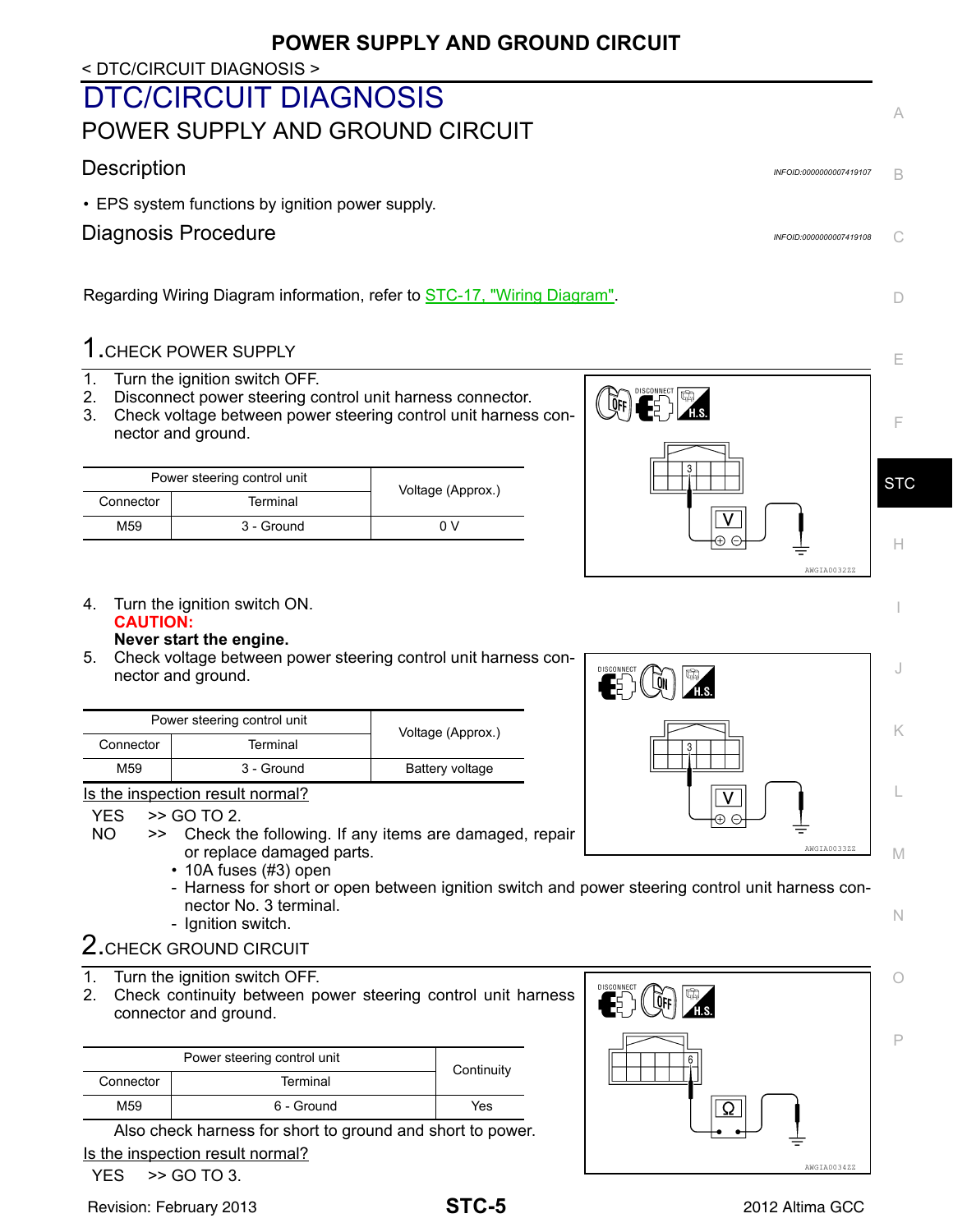## **POWER SUPPLY AND GROUND CIRCUIT**

< DTC/CIRCUIT DIAGNOSIS >

NO >> Repair open circuit or short to power in harness or connectors.

3.CHECK TERMINALS AND HARNESS CONNECTORS

Check power steering control unit pin terminals for damage or loose connection with harness connector. Is the inspection result normal?

- YES >> Inspection End.
- NO >> Repair or replace damaged parts.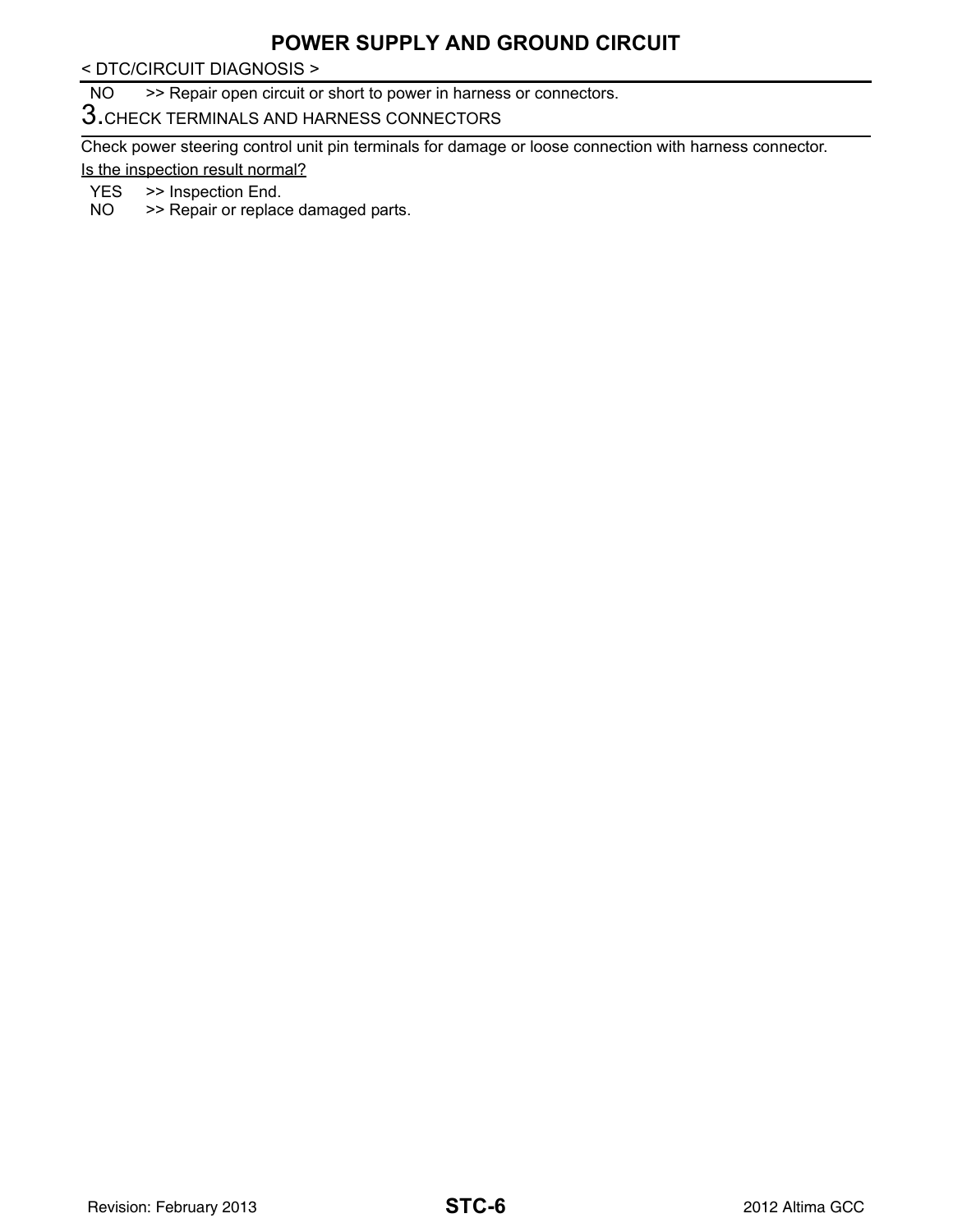## **POWER STEERING SOLENOID VALVE**

#### < DTC/CIRCUIT DIAGNOSIS >

## <span id="page-6-0"></span>POWER STEERING SOLENOID VALVE

## <span id="page-6-1"></span>Description *INFOID:0000000007419109*

• Power steering solenoid valve controls the power steering oil pressure in the gear housing assembly.

<span id="page-6-2"></span>

| Diagnosis Procedure | INFOID:0000000007419110 |
|---------------------|-------------------------|
|                     |                         |

Regarding Wiring Diagram information, refer to [STC-17, "Wiring Diagram".](#page-16-2)

## 1.CHECK POWER STEERING SOLENOID VALVE SIGNAL

- 1. Start Engine.
- 2. Check signal between power steering control unit harness connector and ground.

| Power steering control unit        |            | Value (Approx.)                                      |               |
|------------------------------------|------------|------------------------------------------------------|---------------|
| Connector<br>Terminal<br>Condition |            |                                                      |               |
| M <sub>59</sub>                    | 1 - Ground | Vehicle speed: 0 km/h (0 MPH)<br>(Engine is running) | $4.4 - 6.6$ V |
|                                    |            | Vehicle speed: 100 km/h (62 MPH)                     | $2.5 - 3.7 V$ |

Is the inspection result normal?

YES >> GO TO 2.

 $NO \t>> GOTO4$ .

 $\boldsymbol{2}.$ CHECK HARNESS BETWEEN POWER STEERING SOLENOID VALVE AND POWER STEERING CON-TROL UNIT

- 1. Turn the ignition switch OFF.
- 2. Disconnect power steering solenoid valve harness connector.
- 3. Disconnect power steering control unit harness connector.
- 4. Check the continuity between power steering solenoid valve harness connector E14 (A) terminals 1, 2 and the power steering control unit harness connector M59 (B) terminals 1, 5.

| Power steering solenoid valve |          | Power steering control unit |          | Continuity |
|-------------------------------|----------|-----------------------------|----------|------------|
| Connector                     | Terminal | Connector                   | Terminal |            |
| F <sub>14</sub>               |          | M59                         |          | Yes        |
|                               |          |                             |          |            |

Also check harness for short to ground and short to power.

Is the inspection result normal?

YES >> GO TO 3.

NO >> Repair or replace damaged parts.

 $3.$ CHECK POWER STEERING SOLENOID VALVE

1. Check resistance between power steering solenoid valve connector terminals.

|           | Power steering solenoid valve | Resistance (Approx.) |
|-----------|-------------------------------|----------------------|
| Connector | Terminal                      |                      |
| F14       | 1 - 2                         | 5 O                  |

2. Check power steering solenoid valve connector by listening for its operation sound while applying battery voltage to power steering solenoid valve connector E14 terminals 1 (positive) and 2 (negative).

Is the inspection result normal?





N

M

C

A

B

D

I

P

O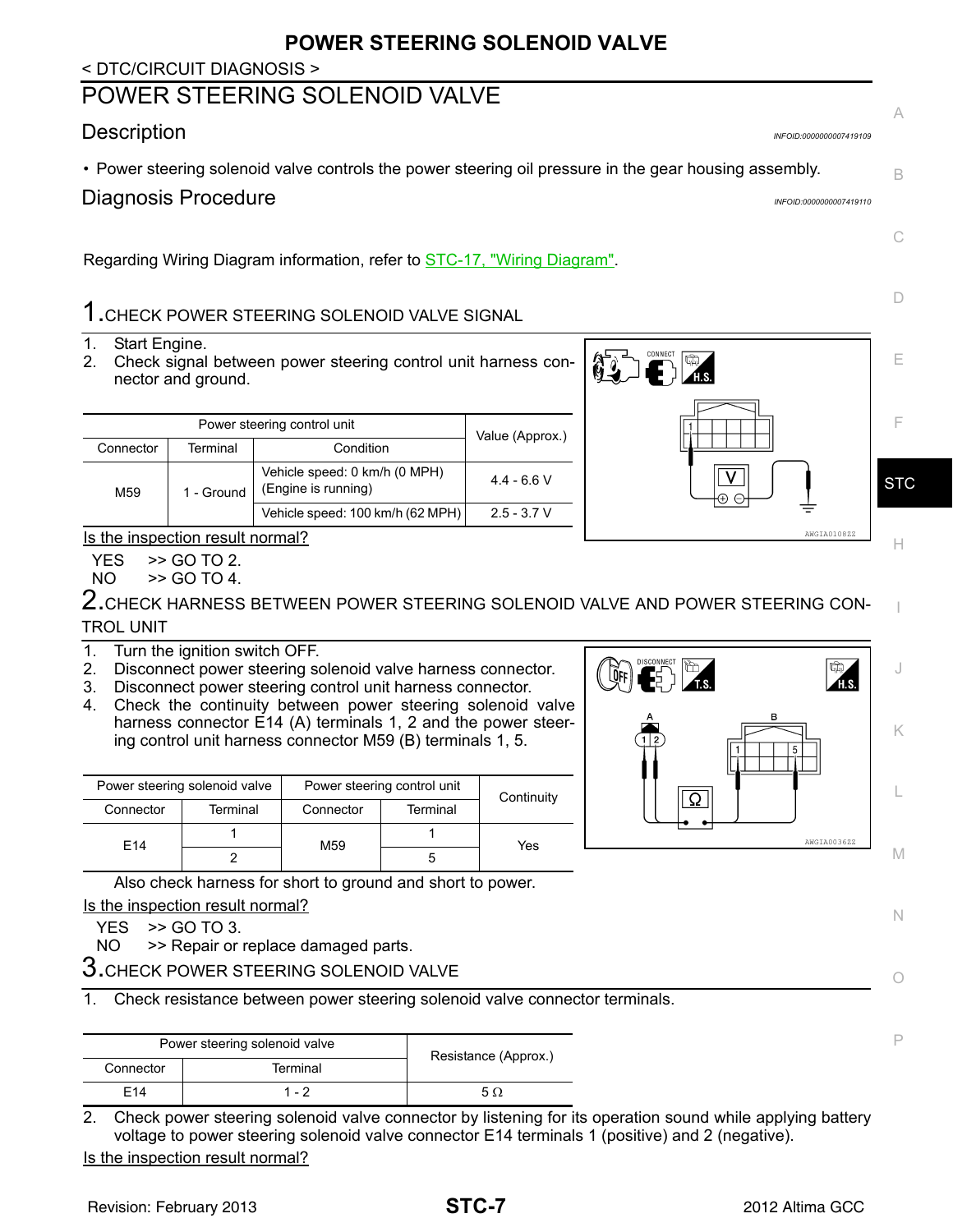## **POWER STEERING SOLENOID VALVE**

< DTC/CIRCUIT DIAGNOSIS >

 $YES$   $>>$  GO TO 4.<br>NO  $>>$  Replace p

>> Replace power steering solenoid valve. Refer to ST-17, "Exploded View".

## 4. CHECK TERMINALS AND HARNESS CONNECTORS

• Check power steering control unit pin terminals for damage or loose connection with harness connector.

• Check power steering solenoid valve pin terminals for damage or loose connection with harness connector.

Is the inspection result normal?

YES >> Inspection End.

NO >> Repair or replace damaged parts.

#### <span id="page-7-0"></span>Component Inspection *INFOID:0000000007419111*

# 1.CHECK POWER STEERING SOLENOID VALVE

- 1. Turn the ignition switch OFF.
- 2. Disconnect power steering solenoid valve harness connector.
- 3. Check resistance between power steering solenoid valve connector terminals.

| Power steering solenoid valve |          | Resistance (Approx.) |
|-------------------------------|----------|----------------------|
| Connector                     | Terminal |                      |
| F14                           | $1 - 2$  | 50                   |

4. Check power steering solenoid valve connector by listening for its operation sound while applying battery voltage to power steering solenoid valve connector E14 terminals 1 (positive) and 2 (negative).

Is the inspection result normal?

YES >> Inspection End.

NO >> Replace power steering solenoid valve. Refer to **ST-17**, "Exploded View".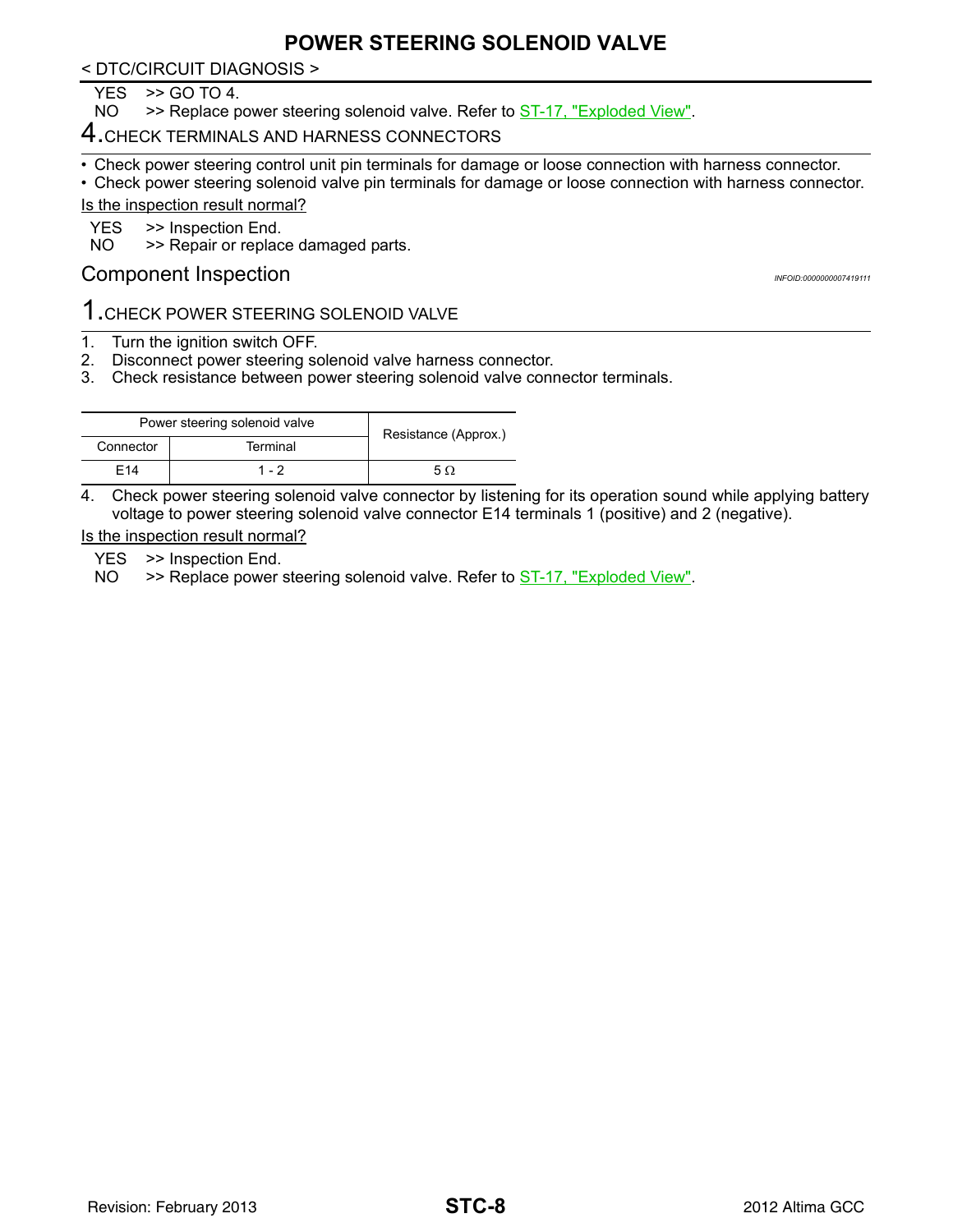## **ENGINE SPEED SIGNAL CIRCUIT**

#### <span id="page-8-2"></span><span id="page-8-1"></span><span id="page-8-0"></span>< DTC/CIRCUIT DIAGNOSIS > ENGINE SPEED SIGNAL CIRCUIT A Description *INFOID:0000000007419112* • ECM sends engine speed signal to power steering control unit. B Diagnosis Procedure *INFOID:0000000007419113* C Regarding Wiring Diagram information, refer to **STC-17, "Wiring Diagram"**. D 1.PERFORM ECM SELF-DIAGNOSIS **With CONSULT** E Perform ECM self-diagnosis. Is any error system detected? YES >> Check the error system.<br>NO >> GO TO 2. F >> GO TO 2. 2. CHECK HARNESS BETWEEN ECM AND POWER STEERING CONTROL UNIT 1. Turn the ignition switch OFF. **STC**  $\sqrt{2}$  $\left(\mathbf{E}\right)$   $\mathbb{R}$ 2. Disconnect ECM harness connectors. 3. Disconnect power steering control unit harness connector. 4. Check continuity between ECM harness connector E10 (A) ter-H minal 94 and power steering control unit harness connector M59 (B) terminal 10. I ECM Power steering control unit<br>
Connector Terminal Connector Terminal Continuity Ω  $E$ 10  $\begin{array}{|c|c|c|c|c|}\hline \end{array}$  94 M59 10 Yes  $\begin{array}{|c|c|c|c|c|}\hline \end{array}$ J Also check harness for short to ground and short to power. Is the inspection result normal? YES >> GO TO 3. K NO >> Repair or replace damaged parts. 3.CHECK ENGINE SPEED SIGNAL (ECM SIDE) L 1. Turn the ignition switch OFF.  $\left(\begin{matrix} \mathbf{Q}_{\text{RF}} \\ \mathbf{Q}_{\text{RF}} \end{matrix}\right)$ 2. Connect ECM harness connectors. 3. Check signal between ECM harness connector E10 terminal 94 M and ground with oscilloscope. N Ą,  $\widehat{A}$ O AWGIA0040ZZ P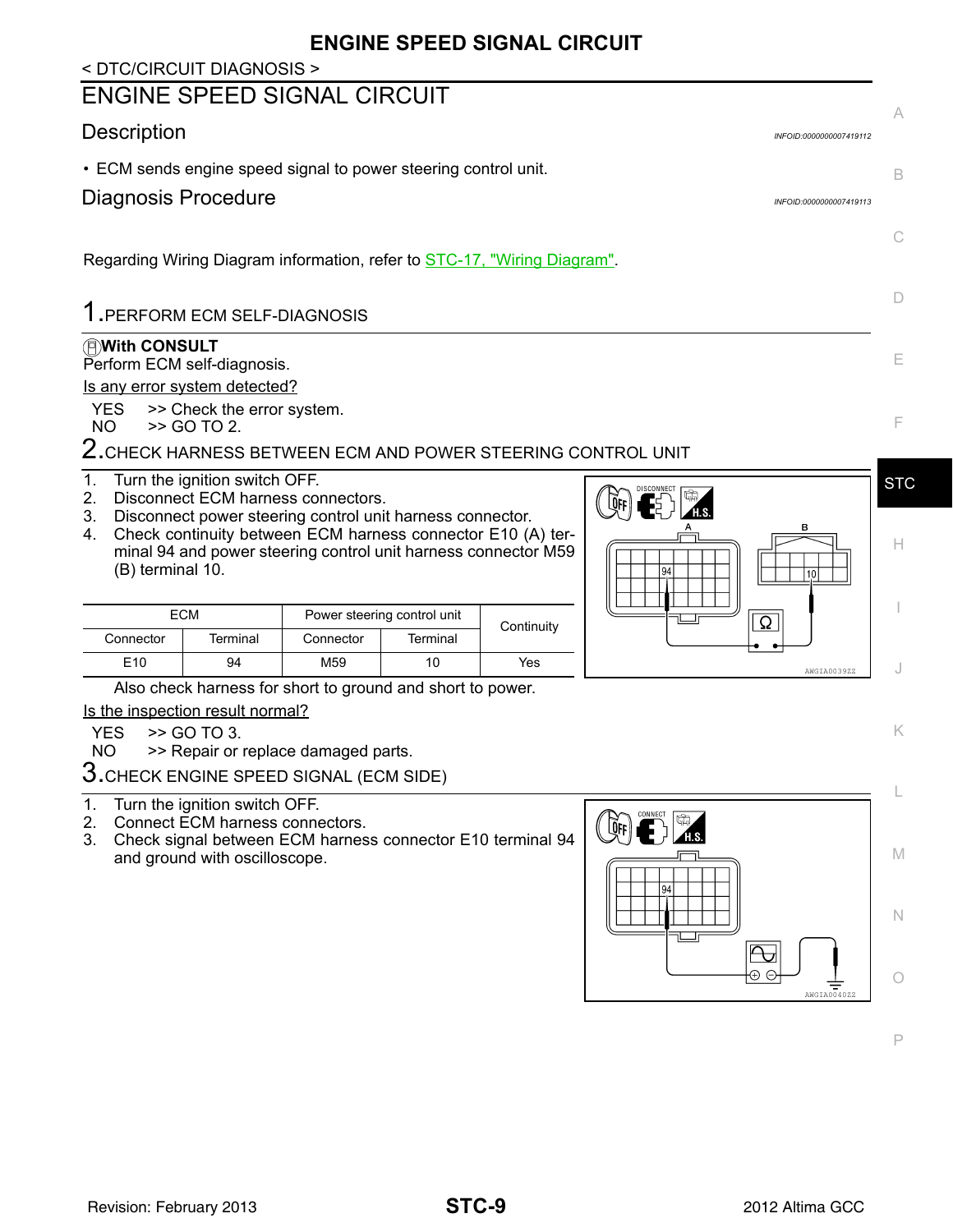#### **ECM** Connector Terminal Condition Condition Condition Condition Condition Condition Condition QR25DE:  $\alpha$ 6 2  $25 ms$ Engine speed: At idle JSGIA0144ZZ (Warm-up condition) VQ35DE:  $($ V  $\epsilon$ 4 2  $\Omega$ 20 ms JSGIA0143ZZ E10 94 - Ground QR25DE:  $\alpha$ 6 ç 20 ms Engine speed: Approx. 2,000 rpm JSGIA0145ZZ (Warm-up condition) VQ35DE:  $\alpha$ 6  $20ms$ PBIA3655J

## **ENGINE SPEED SIGNAL CIRCUIT**

#### < DTC/CIRCUIT DIAGNOSIS >

Also check harness for short to ground and short to power. Is the inspection result normal?

- $YES$   $>>$  GO TO 4.<br>NO  $>>$  Replace E >> Replace ECM. Refer to EC-18, "ADDITIONAL SERVICE WHEN REPLACING CONTROL UNIT Description" (QR25DE), EC-333, "ADDITIONAL SERVICE WHEN REPLACING CONTROL UNIT : Description" (VQ35DE).
- 4.CHECK ENGINE SPEED SIGNAL (POWER STEERING CONTROL UNIT SIDE)
- 1. Turn the ignition switch OFF.
- 2. Connect power steering control unit harness connector.
- 3. Check signal between power steering control unit harness connector M59 terminal 10 and ground with oscilloscope.

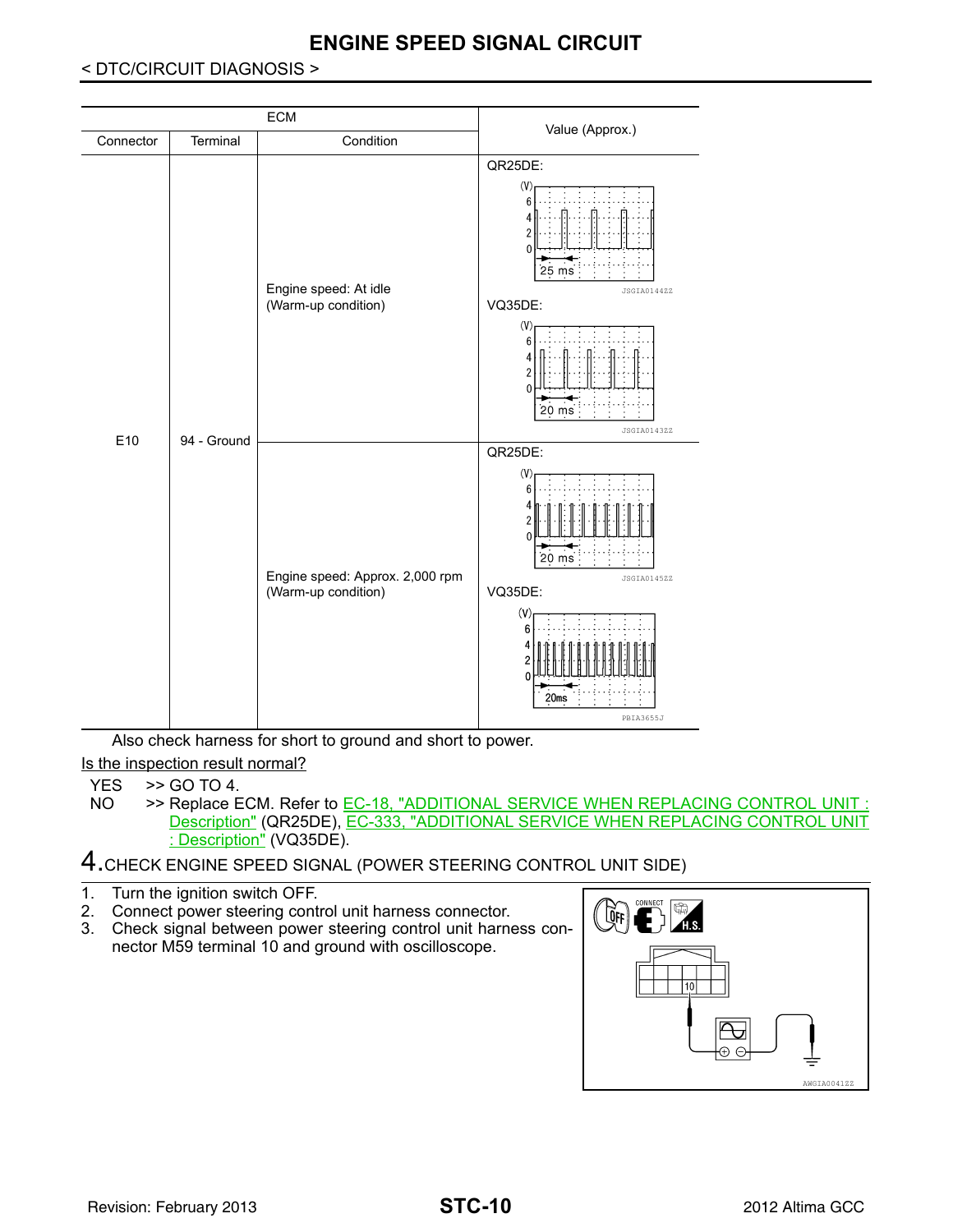# **ENGINE SPEED SIGNAL CIRCUIT**

#### < DTC/CIRCUIT DIAGNOSIS >

|                                                                                                                                                                                                                         |             | Power steering control unit                                                      |                                                                                                          | A                |  |  |  |
|-------------------------------------------------------------------------------------------------------------------------------------------------------------------------------------------------------------------------|-------------|----------------------------------------------------------------------------------|----------------------------------------------------------------------------------------------------------|------------------|--|--|--|
| Connector                                                                                                                                                                                                               | Terminal    | Condition                                                                        | Value (Approx.)                                                                                          |                  |  |  |  |
|                                                                                                                                                                                                                         |             | Engine speed: At idle<br>(Warm-up condition)                                     | QR25DE:<br>(V)<br>6<br>$25 \text{ ms}$<br>JSGIA0144ZZ<br>VQ35DE:                                         | B<br>C<br>D      |  |  |  |
|                                                                                                                                                                                                                         |             |                                                                                  | (V)<br>6<br>$20 \text{ ms}$<br>JSGIA0143ZZ                                                               | E<br>F           |  |  |  |
| M59                                                                                                                                                                                                                     | 10 - Ground |                                                                                  | QR25DE:                                                                                                  |                  |  |  |  |
|                                                                                                                                                                                                                         |             | Engine speed: Approx. 2,000 rpm<br>(Warm-up condition)                           | ĥ<br>$20 \text{ ms}$<br>JSGIA0145ZZ                                                                      | <b>STC</b><br>H. |  |  |  |
|                                                                                                                                                                                                                         |             |                                                                                  | VQ35DE:<br>(V)<br>6<br>20ms<br>PBIA3655J                                                                 | J                |  |  |  |
|                                                                                                                                                                                                                         |             | Also check harness for short to ground and short to power.                       |                                                                                                          | K.               |  |  |  |
| Is the inspection result normal?<br>>> GO TO 5.<br><b>YES</b><br><b>NO</b><br>>> Replace power steering control unit. Refer to <b>STC-23</b> , "Removal and Installation".<br>5. CHECK TERMINALS AND HARNESS CONNECTORS |             |                                                                                  |                                                                                                          |                  |  |  |  |
|                                                                                                                                                                                                                         |             | • Check ECM pin terminals for damage or loose connection with harness connector. | • Check power steering control unit pin terminals for damage or loose connection with harness connector. | M                |  |  |  |
| Is the inspection result normal?                                                                                                                                                                                        |             |                                                                                  |                                                                                                          |                  |  |  |  |
| N<br>>> Inspection End.<br><b>YES</b><br><b>NO</b><br>>> Repair or replace damaged parts.                                                                                                                               |             |                                                                                  |                                                                                                          |                  |  |  |  |
|                                                                                                                                                                                                                         |             |                                                                                  |                                                                                                          | 0                |  |  |  |

P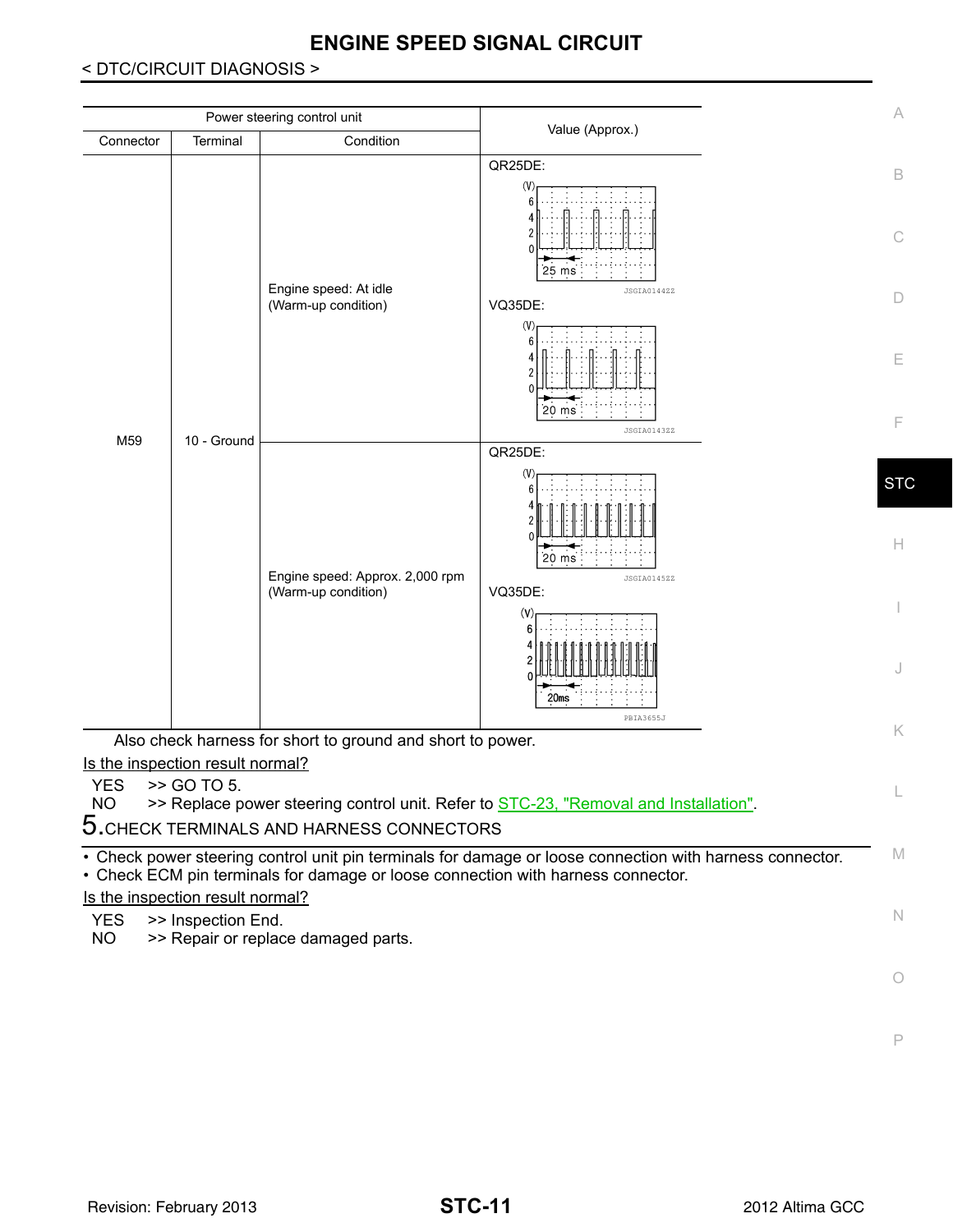## **VEHICLE SPEED SIGNAL CIRCUIT**

#### < DTC/CIRCUIT DIAGNOSIS >

## <span id="page-11-0"></span>VEHICLE SPEED SIGNAL CIRCUIT

#### <span id="page-11-1"></span>Description *INFOID:0000000007419114*

• Combination meter sends vehicle speed signal to power steering control unit.

```
Diagnosis Procedure INFOID:0000000007419115
```
Regarding Wiring Diagram information, refer to [STC-17, "Wiring Diagram"](#page-16-2).

# 1.PERFORM COMBINATION METER SELF-DIAGNOSIS

Perform combination meter self-diagnosis.

#### Is any error system detected?

YES >> Check the error system.

NO >> GO TO 2.

2. CHECK HARNESS BETWEEN COMBINATION METER AND POWER STEERING CONTROL UNIT

#### 1. Turn the ignition switch OFF.

- 2. Disconnect combination meter harness connector.
- 3. Disconnect power steering control unit harness connector.
- 4. Check continuity between combination meter harness connector M24 terminal 30 and power steering control unit harness connector M59 terminal 8.

|                       | Combination meter | Power steering control unit | Continuity |     |  |
|-----------------------|-------------------|-----------------------------|------------|-----|--|
| Terminal<br>Connector |                   | Terminal<br>Connector       |            |     |  |
| M24                   | 30                | M59                         |            | Yes |  |

Also check harness for short to ground and short to power.

Is the inspection result normal?

YES >> GO TO 3.

NO >> Repair or replace damaged parts.

# $3.$ CHECK VEHICLE SPEED SIGNAL (COMBINATION METER SIDE)

1. Turn the ignition switch OFF.

- 2. Connect combination meter harness connector.
- 3. Check combination meter input/output standard values. Refer to MWI-45, "Reference Value".

#### Is the inspection result normal?

 $YES$   $>>$  GO TO 4.<br>NO  $>>$  Replace c

>> Replace combination meter. Refer to **MWI-139**, "Removal and Installation".

4.CHECK VEHICLE SPEED SIGNAL (POWER STEERING CONTROL UNIT SIDE)

- 1. Turn the ignition switch OFF.
- 2. Connect power steering control unit harness connector.
- 3. Check signal between power steering control unit harness connector and ground with oscilloscope.

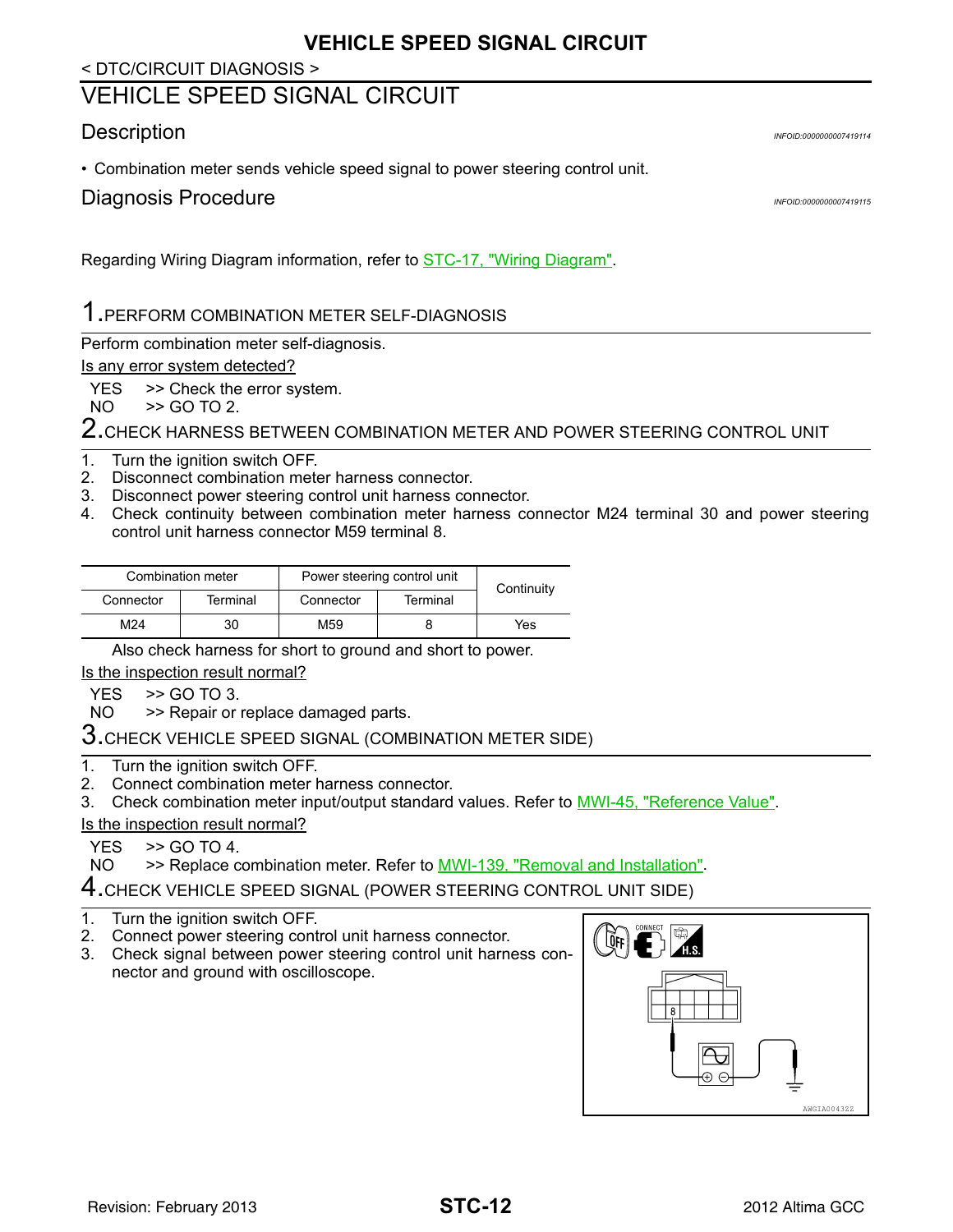## **VEHICLE SPEED SIGNAL CIRCUIT**

#### < DTC/CIRCUIT DIAGNOSIS >

| Power steering control unit<br>Value (Approx.)<br>Terminal<br>Condition<br>Connector<br>Vehicle speed:<br>V.<br>40 km/h (25 MPH)<br>m Imi<br>$\overline{\phantom{0}}$<br>ᅟᇊ<br>⊿⊟⊢⊟<br><b>CAUTION:</b><br>8 -<br>M59<br>∩⊢<br>Check air pressure of<br>Ground<br>tire under standard<br>—50ms<br>condition. |                                                            |  |  |  |  |  |  |  |  |
|-------------------------------------------------------------------------------------------------------------------------------------------------------------------------------------------------------------------------------------------------------------------------------------------------------------|------------------------------------------------------------|--|--|--|--|--|--|--|--|
|                                                                                                                                                                                                                                                                                                             |                                                            |  |  |  |  |  |  |  |  |
|                                                                                                                                                                                                                                                                                                             |                                                            |  |  |  |  |  |  |  |  |
|                                                                                                                                                                                                                                                                                                             |                                                            |  |  |  |  |  |  |  |  |
|                                                                                                                                                                                                                                                                                                             |                                                            |  |  |  |  |  |  |  |  |
|                                                                                                                                                                                                                                                                                                             | Also check harness for short to ground and short to power. |  |  |  |  |  |  |  |  |

Is the inspection result normal?

 $YES$   $>>$  GO TO 5.<br>NO  $>>$  Replace p >> Replace power steering control unit. Refer to **STC-23**, "Removal and Installation".

 $5.$ CHECK TERMINALS AND HARNESS CONNECTORS

• Check power steering control unit pin terminals for damage or loose connection with harness connector. • Check combination meter pin terminals for damage or loose connection with harness connector.

Is the inspection result normal?

YES >> Inspection End

NO >> Repair or replace damaged parts.

**STC** 

H

I

J

K

L

M

N

O

P

E

F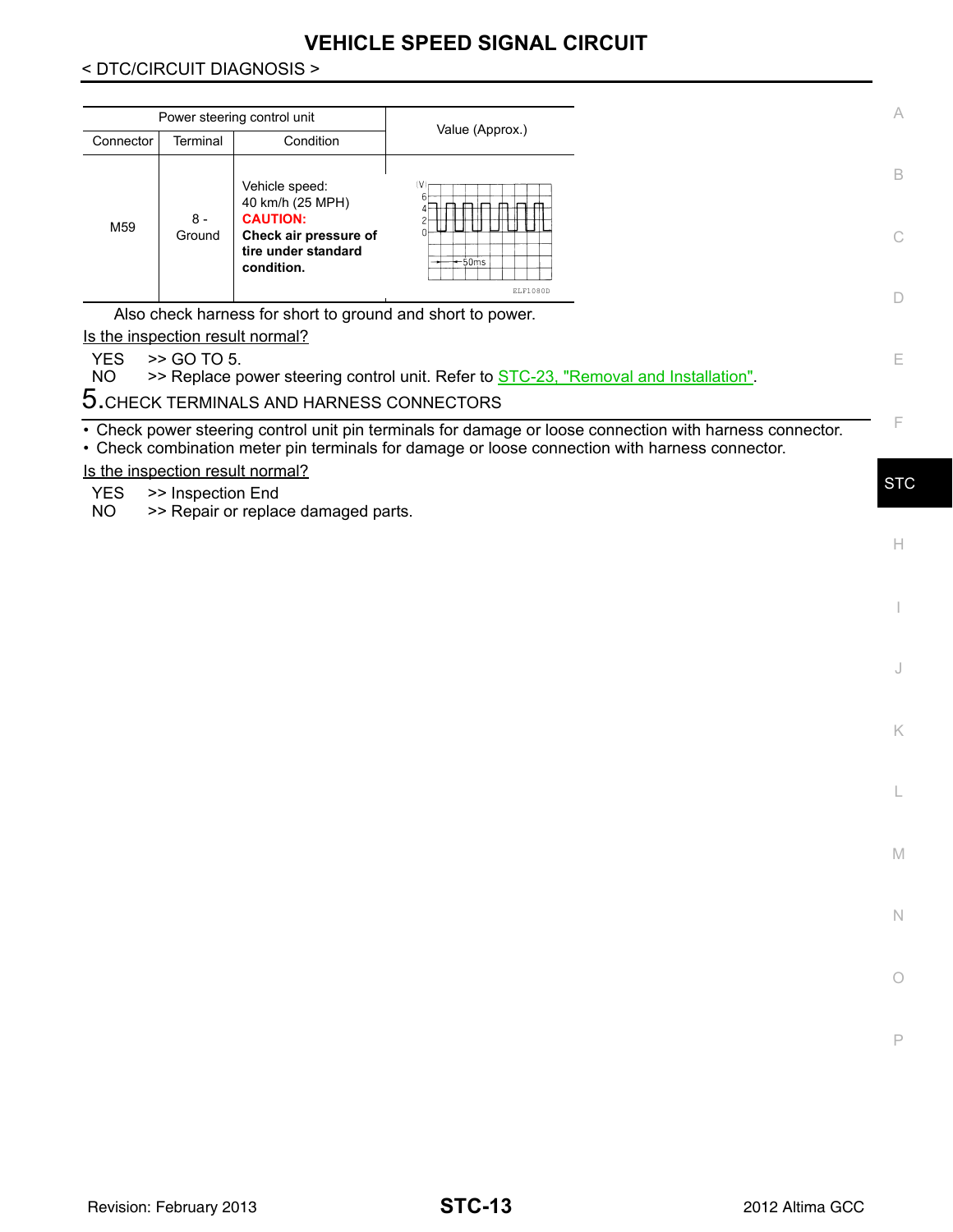#### < ECU DIAGNOSIS INFORMATION >

# <span id="page-13-1"></span><span id="page-13-0"></span>ECU DIAGNOSIS INFORMATION POWER STEERING CONTROL UNIT

#### <span id="page-13-2"></span>Reference Value **Information INFOID:0000000007419116**

TERMINAL LAYOUT



PHYSICAL VALUES

| Terminal No.           |        | Description<br>Wire |                                            |                  |                                                                                                               |                         |  |
|------------------------|--------|---------------------|--------------------------------------------|------------------|---------------------------------------------------------------------------------------------------------------|-------------------------|--|
| $\ddot{}$              |        | color               | Signal name                                | Input/<br>Output | Condition                                                                                                     | Value (Approx.)         |  |
| $\mathbf{1}$<br>Ground |        | R/Y                 | Power steering so-<br>lenoid valve voltage | Output           | Vehicle speed: 0 km/h (0 MPH)<br>(Engine is running)                                                          | $4.4 - 6.6 V$           |  |
|                        |        |                     |                                            |                  | Vehicle speed: 100 km/h (62 MPH)                                                                              | $2.5 - 3.7 V$           |  |
| 3                      | Ground | G                   | Ignition power sup-                        | Input            | Ignition switch: ON                                                                                           | Battery voltage         |  |
|                        |        |                     | ply                                        |                  | Ignition switch: OFF                                                                                          | 0 <sub>V</sub>          |  |
| 5                      | Ground | LG/W                | Power steering so-<br>lenoid valve ground  |                  | Always                                                                                                        | 0 <sub>V</sub>          |  |
| 6                      | Ground | B                   | Ground                                     |                  | Always                                                                                                        | 0 V                     |  |
| 8                      | Ground | L/B                 | Vehicle speed sig-<br>nal                  | Input            | Vehicle speed: 40 km/h (25 MPH)<br><b>CAUTION:</b><br>Check air pressure of tire under<br>standard condition. | (V<br>-50ms<br>ELF1080D |  |

JSGIA0023ZZ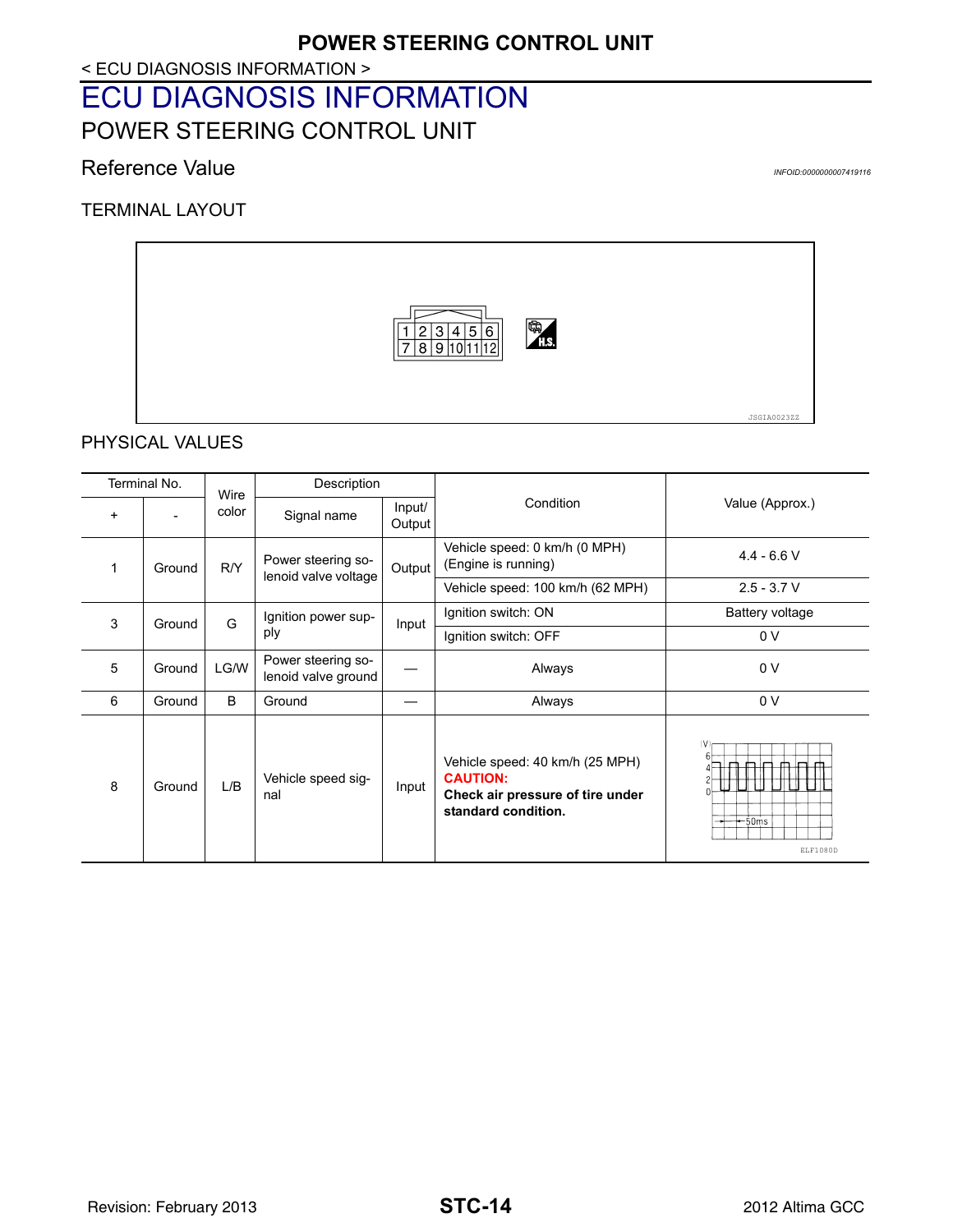| Input/<br>color<br>Signal name<br>$\ddot{}$<br>$\overline{a}$<br>Output<br>QR25DE:<br>$\mathsf B$<br>(V)<br>6<br>Δ<br>2<br>$\mathop{\mathbb{C}}$<br>25 ms<br>Engine speed: At idle<br>JSGIA0144ZZ<br>$\Box$<br>(Warm-up condition)<br>VQ35DE:<br>(V)<br>ĥ<br>Ε<br>$20 \text{ ms}$<br>F<br>Engine speed sig-<br>JSGIA0143ZZ<br>V/W<br>10<br>Ground<br>Input<br>nal<br>QR25DE:<br>(V)<br>6<br>$\Omega$<br>$20 \text{ ms}$<br>Engine speed: Approx. 2,000 rpm<br>JSGIA0145ZZ<br>(Warm-up condition)<br>VQ35DE:<br>$\mathsf{\scriptstyle{(V)}}$<br>6<br>J<br>20ms | Terminal No. | Wire | Description |  |           |                 |                  |
|---------------------------------------------------------------------------------------------------------------------------------------------------------------------------------------------------------------------------------------------------------------------------------------------------------------------------------------------------------------------------------------------------------------------------------------------------------------------------------------------------------------------------------------------------------------|--------------|------|-------------|--|-----------|-----------------|------------------|
|                                                                                                                                                                                                                                                                                                                                                                                                                                                                                                                                                               |              |      |             |  | Condition | Value (Approx.) | A                |
|                                                                                                                                                                                                                                                                                                                                                                                                                                                                                                                                                               |              |      |             |  |           |                 |                  |
|                                                                                                                                                                                                                                                                                                                                                                                                                                                                                                                                                               |              |      |             |  |           | PBIA3655J       | <b>STC</b><br>H. |

## **POWER STEERING CONTROL UNIT**

#### < ECU DIAGNOSIS INFORMATION >

#### **CAUTION:**

**When using circuit tester or oscilloscope to measure voltage for inspection, be sure not to extend forcibly any connector terminals.**

#### <span id="page-14-0"></span>Fail Safe *INFOID:0000000007419117*

L

#### EPS system

• EPS system enters the fail-safe mode (that allows the steering force to be controlled without impairing the drive ability) if any of the input/output signals to/from EPS system (power steering control unit) deviate from the standard.

#### **NOTE:**

The system enters the fail-safe mode if the engine speed remains at 1,500 rpm or more for over 10 seconds while the vehicle is stopped. This is normal.

• The fail-safe function is canceled when a vehicle speed signal of 2 km/h (1.2 MPH) or more is inputted or the key switch is turned  $OFF \rightarrow ON$ . EPS system restores the normal operation at that time.

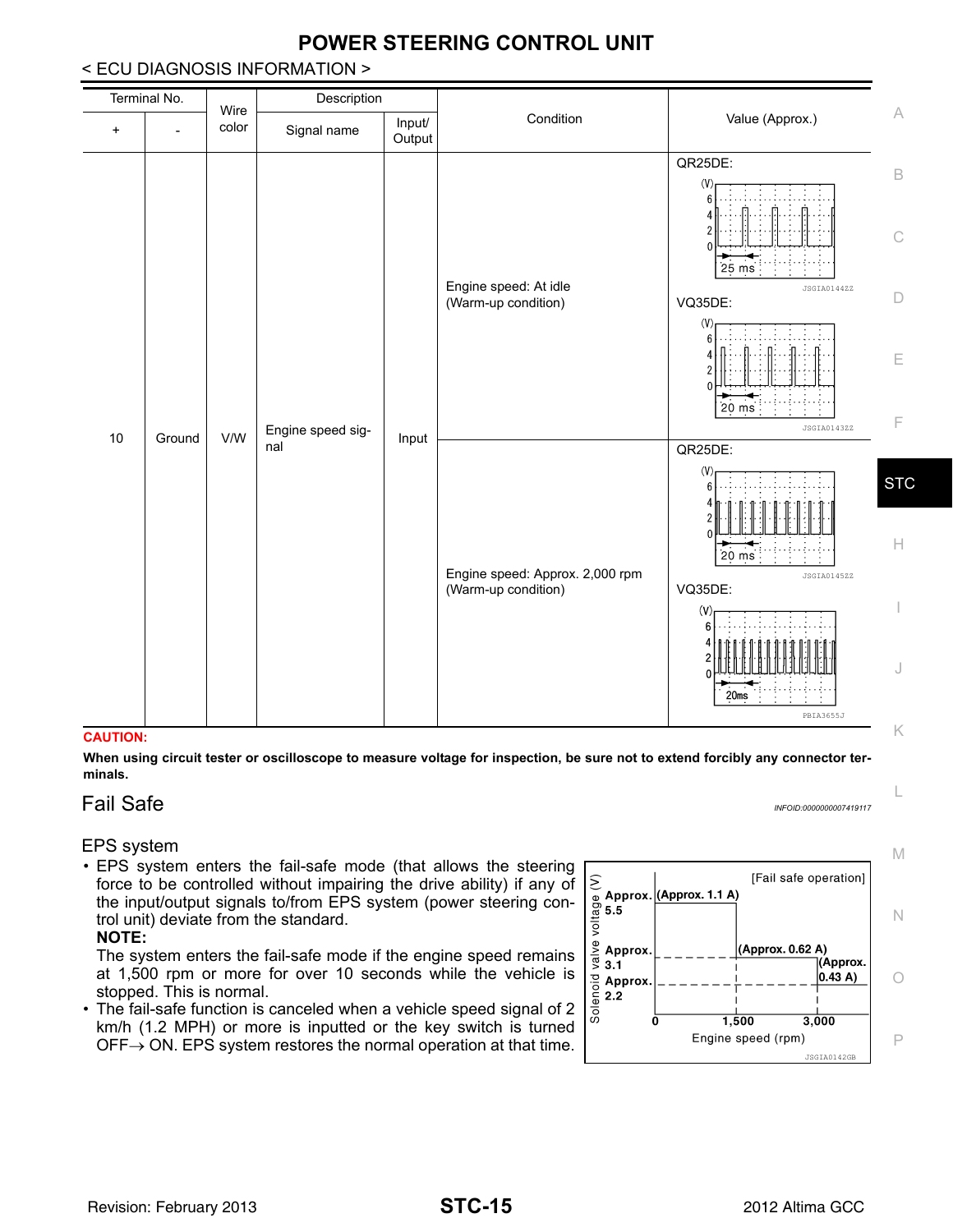## **POWER STEERING CONTROL UNIT**

#### < ECU DIAGNOSIS INFORMATION >

| <b>Function</b>       | Warn-<br>ing lamp | DTC No. | Detection point (malfunction part) | Malfunction part and cause                                                                                                                                                                                                                                     |
|-----------------------|-------------------|---------|------------------------------------|----------------------------------------------------------------------------------------------------------------------------------------------------------------------------------------------------------------------------------------------------------------|
| Fail-safe<br>function |                   |         | Vehicle speed signal               | Engine speed is 1,500 rpm or more and there is no vehicle<br>speed signal input for over 10 seconds during vehicle travel.<br>Vehicle speed signal has abruptly dropped from 30 km/h (19)<br>MPH) or more to 2 km/h (1.2 MPH) or less within 1.4 sec-<br>onds. |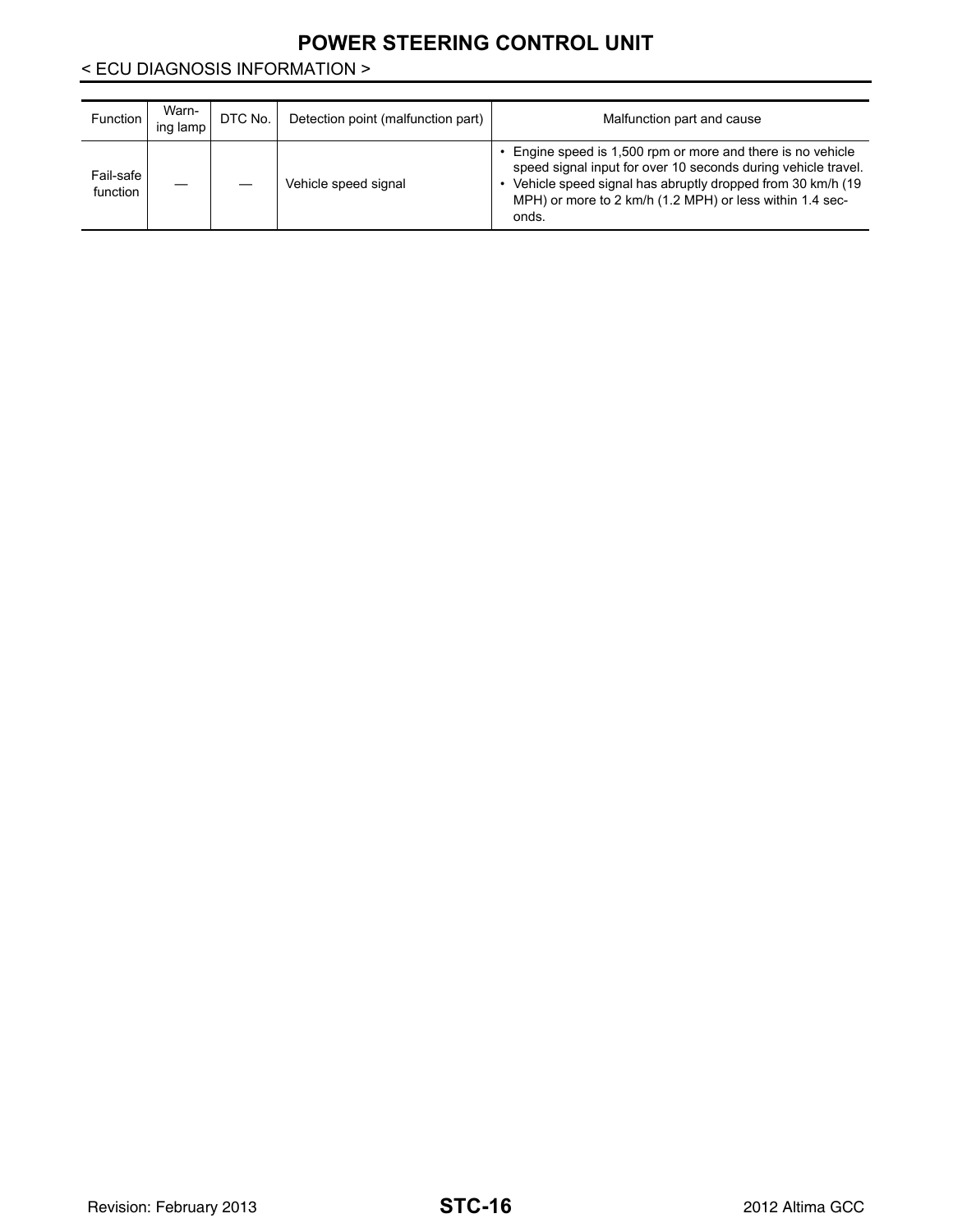# **ELECTRONICALLY CONTROLLED POWER STEERING SYSTEM**

#### < WIRING DIAGRAM >

# <span id="page-16-0"></span>WIRING DIAGRAM

# <span id="page-16-1"></span>ELECTRONICALLY CONTROLLED POWER STEERING SYSTEM

# <span id="page-16-2"></span>**Wiring Diagram** *INFOID:0000000007419118*

B



C

A

E



**STC** 

 $\mathbb H$ 

I

J

K

L

M

N

 $\bigcirc$ 

P

ELECTRONICALLY CONTROLLED POWER STEERING SYSTEM

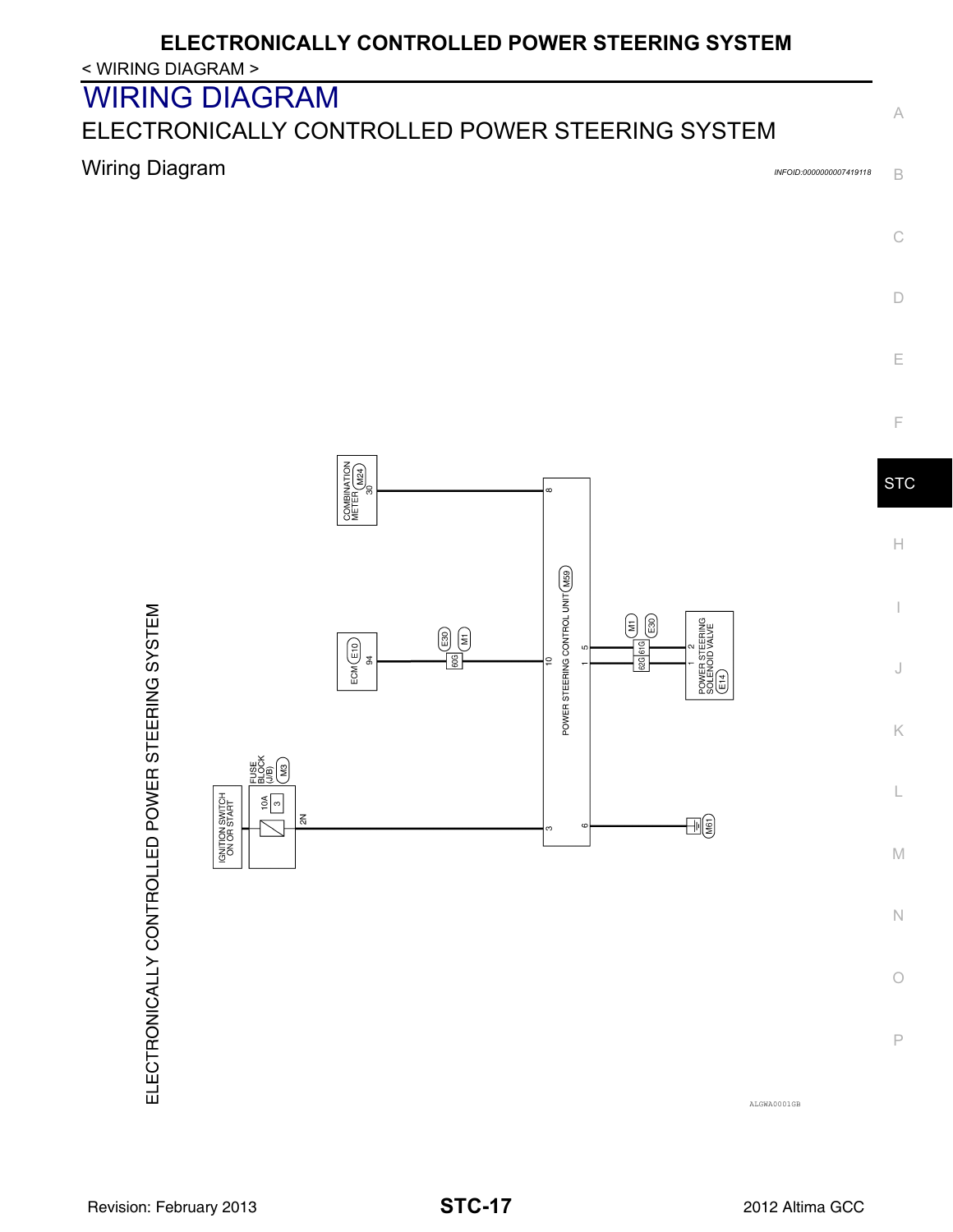# **ELECTRONICALLY CONTROLLED POWER STEERING SYSTEM**

#### < WIRING DIAGRAM >



AAGIA0014GB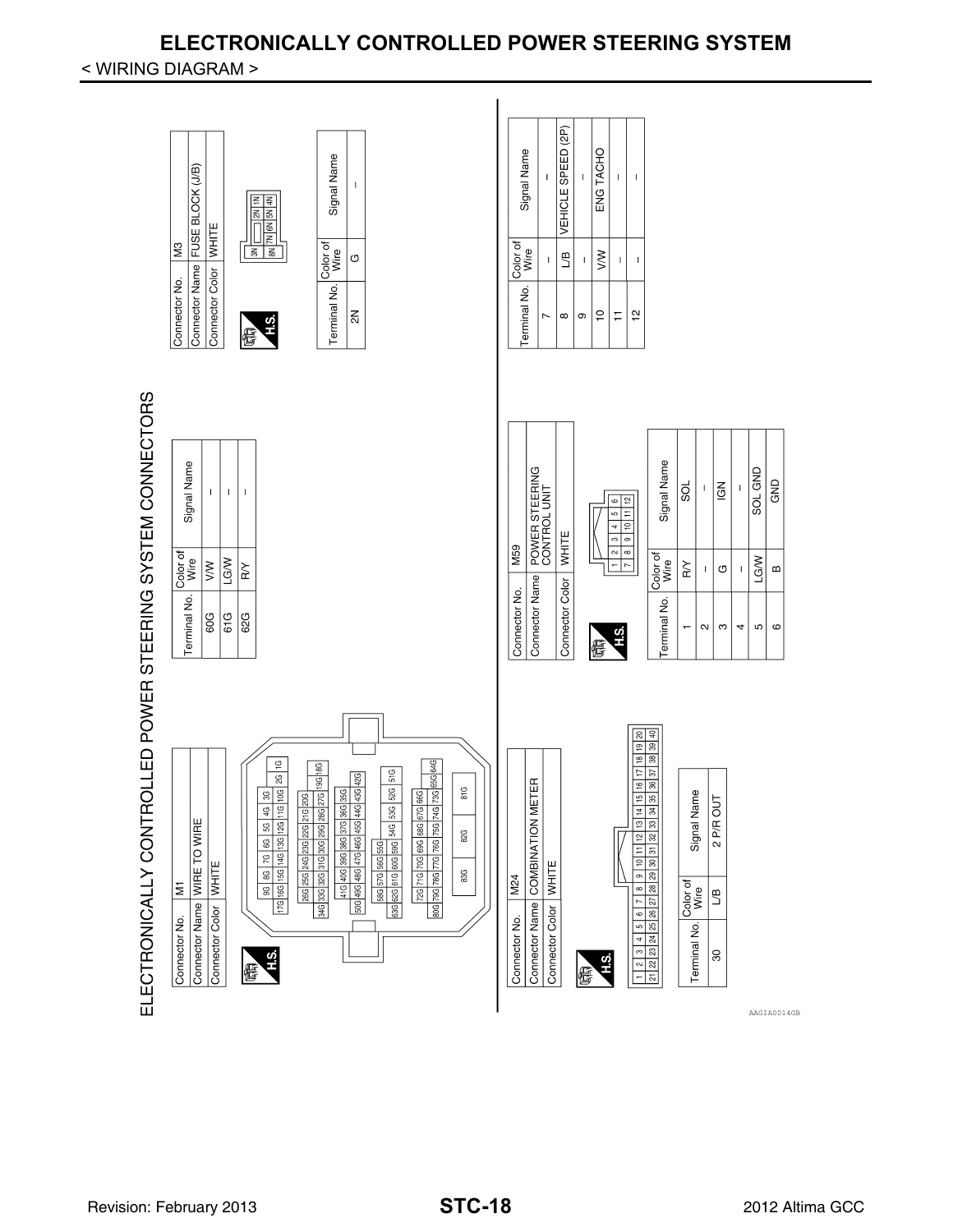# **ELECTRONICALLY CONTROLLED POWER STEERING SYSTEM**

#### < WIRING DIAGRAM >



P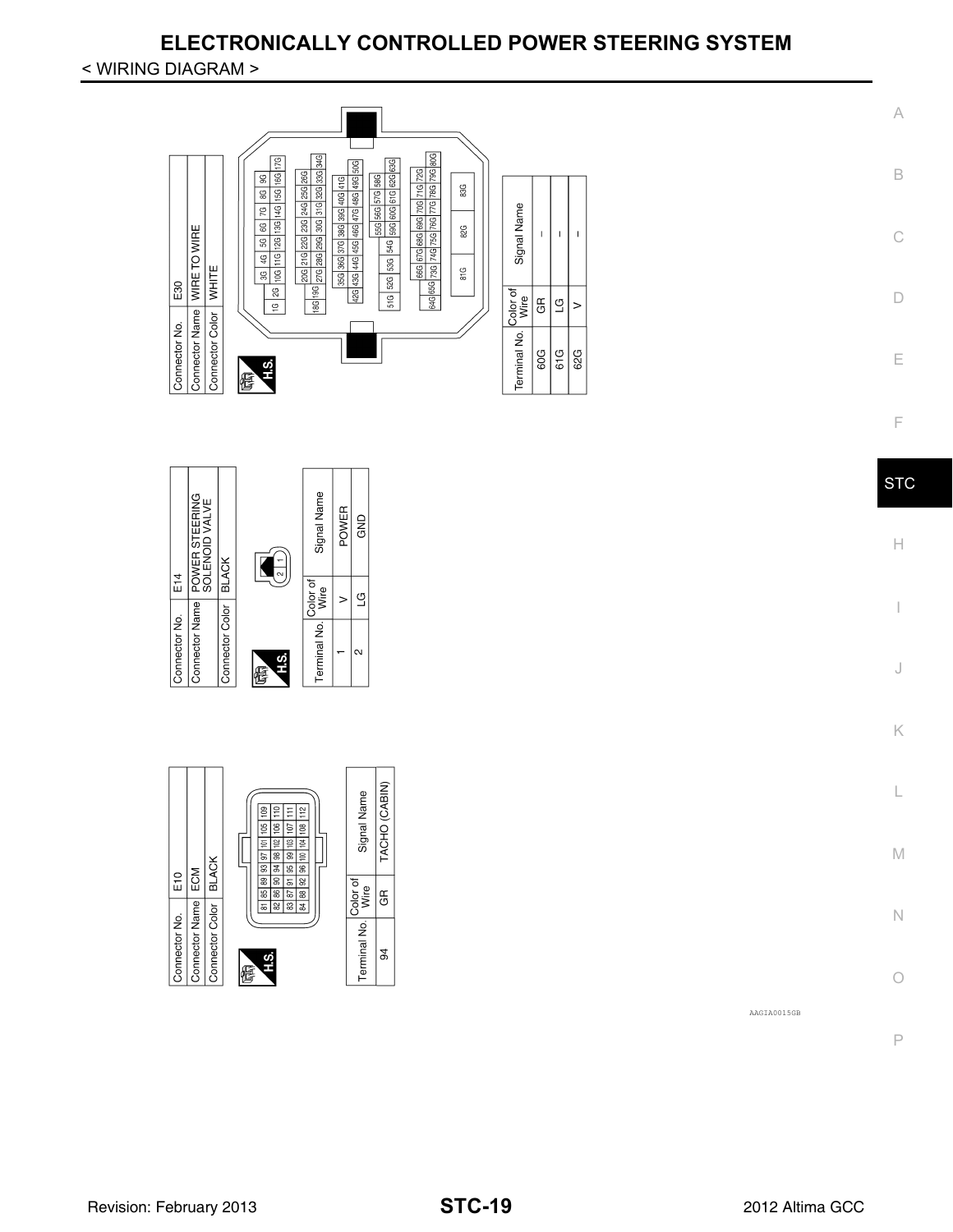## < SYMPTOM DIAGNOSIS > **UNBALANCE STEERING WHEEL TURNING FORCE (TORQUE VARIATION)**

# <span id="page-19-0"></span>SYMPTOM DIAGNOSIS

# <span id="page-19-1"></span>UNBALANCE STEERING WHEEL TURNING FORCE (TORQUE VARIA-TION)

## <span id="page-19-2"></span>Description *INFOID:0000000007419119*

- Hard steering when fully turning the steering wheel.
- Light steering when driving at a high speed.

## <span id="page-19-3"></span>**Diagnosis Procedure** *INFOID:0000000007419120*

## 1.CHECK SYSTEM FOR POWER SUPPLY AND GROUND

Perform trouble diagnosis for power supply and ground circuit. Refer to [STC-5, "Diagnosis Procedure".](#page-4-3) Is the inspection result normal?

 $YES$   $>>$  GO TO 2.<br>NO  $>>$  Repair or

>> Repair or replace damaged parts.

2.CHECK SYSTEM FOR VEHICLE SPEED SIGNAL

Perform trouble diagnosis for vehicle speed signal. Refer to **STC-12**, "Diagnosis Procedure".

Is the inspection result normal?

YES  $\Rightarrow$  GO TO 3.

NO >> Repair or replace damaged parts.

 $3.$ CHECK SYSTEM FOR ENGINE SPEED SIGNAL

Perform trouble diagnosis for engine speed signal. Refer to **STC-9**, "Diagnosis Procedure".

Is the inspection result normal?

 $YES$   $>>$  GO TO 4.<br>NO  $>>$  Repair or

>> Repair or replace damaged parts.

4.CHECK SYSTEM FOR POWER STEERING SOLENOID VALVE

Perform trouble diagnosis for power steering solenoid valve. Refer to [STC-7, "Diagnosis Procedure".](#page-6-2) Is the inspection result normal?

- YES >> Perform the symptom diagnosis for the steering system. Refer to ST-5, "NVH Troubleshooting Chart".
- NO >> Repair or replace damaged parts.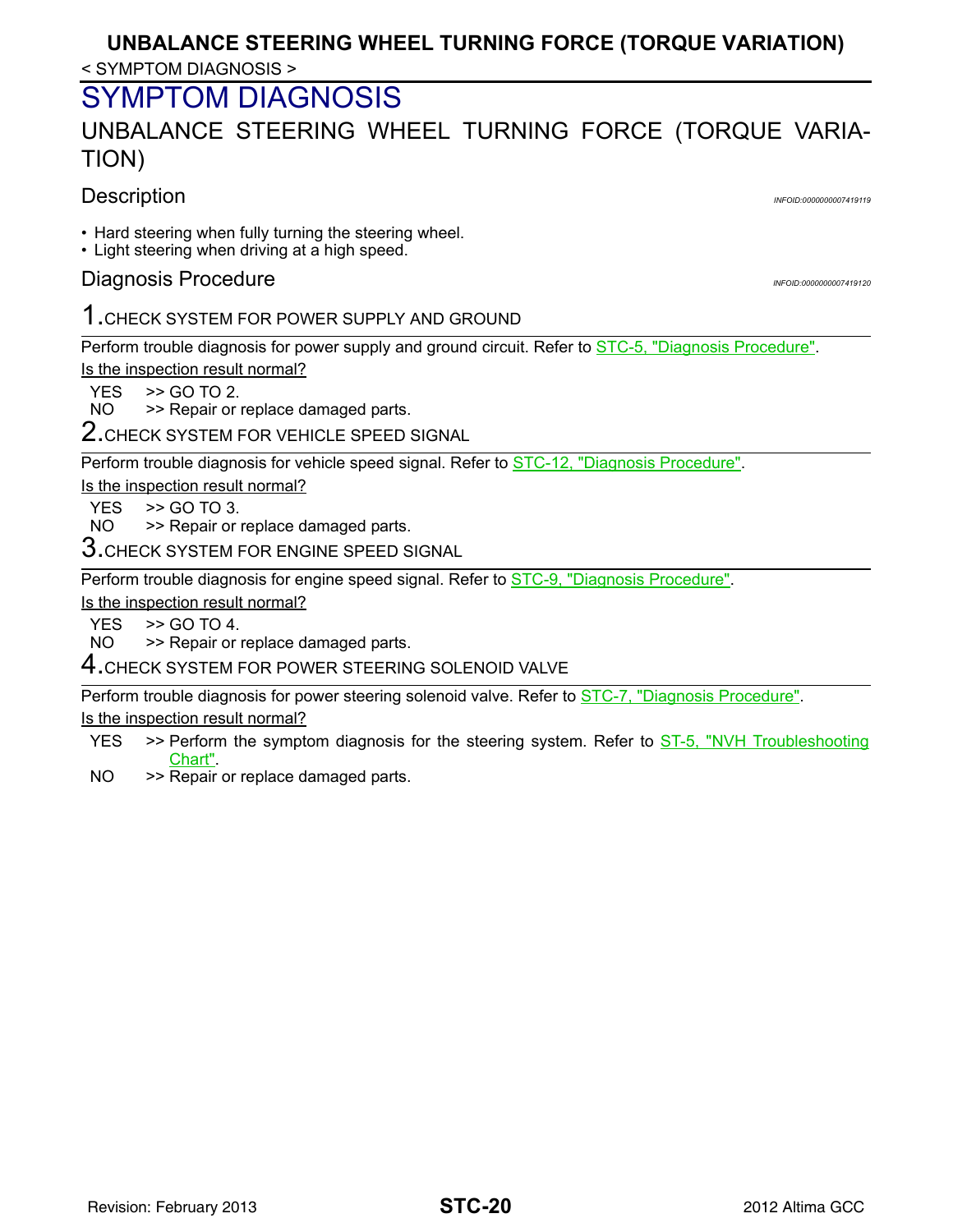# <span id="page-20-0"></span>< PRECAUTION > PRECAUTION

## <span id="page-20-1"></span>PRECAUTIONS

## <span id="page-20-2"></span>Precaution for Supplemental Restraint System (SRS) "AIR BAG" and "SEAT BELT PRE-TENSIONER" *INFOID:0000000007419121*

C  $\Box$ The Supplemental Restraint System such as "AIR BAG" and "SEAT BELT PRE-TENSIONER", used along with a front seat belt, helps to reduce the risk or severity of injury to the driver and front passenger for certain types of collision. This system includes seat belt switch inputs and dual stage front air bag modules. The SRS system uses the seat belt switches to determine the front air bag deployment, and may only deploy one front air bag, depending on the severity of a collision and whether the front occupants are belted or unbelted. Information necessary to service the system safely is included in the SR and SB section of this Service Manual.

#### **WARNING:**

- **To avoid rendering the SRS inoperative, which could increase the risk of personal injury or death in the event of a collision which would result in air bag inflation, all maintenance must be performed by an authorized NISSAN/INFINITI dealer.**
- **Improper maintenance, including incorrect removal and installation of the SRS, can lead to personal injury caused by unintentional activation of the system. For removal of Spiral Cable and Air Bag Module, see the SR section.**
- **STC • Do not use electrical test equipment on any circuit related to the SRS unless instructed to in this Service Manual. SRS wiring harnesses can be identified by yellow and/or orange harnesses or harness connectors.**

#### PRECAUTIONS WHEN USING POWER TOOLS (AIR OR ELECTRIC) AND HAMMERS

#### **WARNING:**

- **When working near the Airbag Diagnosis Sensor Unit or other Airbag System sensors with the Ignition ON or engine running, DO NOT use air or electric power tools or strike near the sensor(s) with a hammer. Heavy vibration could activate the sensor(s) and deploy the air bag(s), possibly causing serious injury.**
- J **• When using air or electric power tools or hammers, always switch the Ignition OFF, disconnect the battery, and wait at least 3 minutes before performing any service.**

#### <span id="page-20-3"></span>Precaution Necessary for Steering Wheel Rotation after Battery Disconnect

K *INFOID:0000000007419122*

E

A

B

F

H

I

L

O

#### **NOTE:**

- Before removing and installing any control units, first turn the push-button ignition switch to the LOCK position, then disconnect both battery cables.
- After finishing work, confirm that all control unit connectors are connected properly, then re-connect both battery cables.
- M • Always use CONSULT to perform self-diagnosis as a part of each function inspection after finishing work. If a DTC is detected, perform trouble diagnosis according to self-diagnosis results.
- This vehicle is equipped with a push-button ignition switch and a steering lock unit.

If the battery is disconnected or discharged, the steering wheel will lock and cannot be turned.

N If turning the steering wheel is required with the battery disconnected or discharged, follow the procedure below before starting the repair operation.

#### OPERATION PROCEDURE

1. Connect both battery cables. **NOTE:**

Supply power using jumper cables if battery is discharged.

- P 2. Carry the Intelligent Key or insert it to the key slot and turn the push-button ignition switch to ACC position. (At this time, the steering lock will be released.)
- 3. Disconnect both battery cables. The steering lock will remain released with both battery cables disconnected and the steering wheel can be turned.
- 4. Perform the necessary repair operation.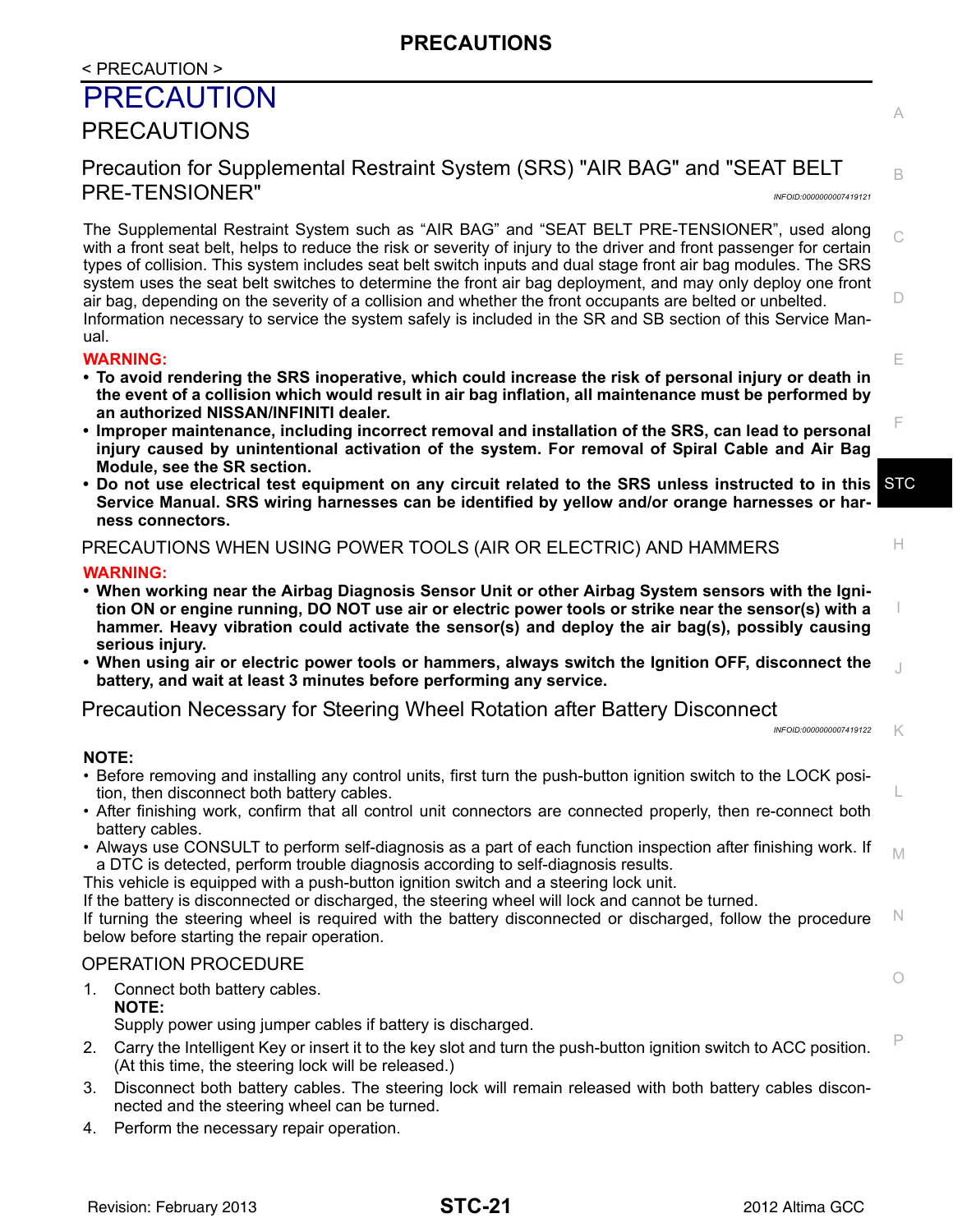## **PRECAUTIONS**

< PRECAUTION >

- 5. When the repair work is completed, re-connect both battery cables. With the brake pedal released, turn the push-button ignition switch from ACC position to ON position, then to LOCK position. (The steering wheel will lock when the push-button ignition switch is turned to LOCK position.)
- 6. Perform self-diagnosis check of all control units using CONSULT.